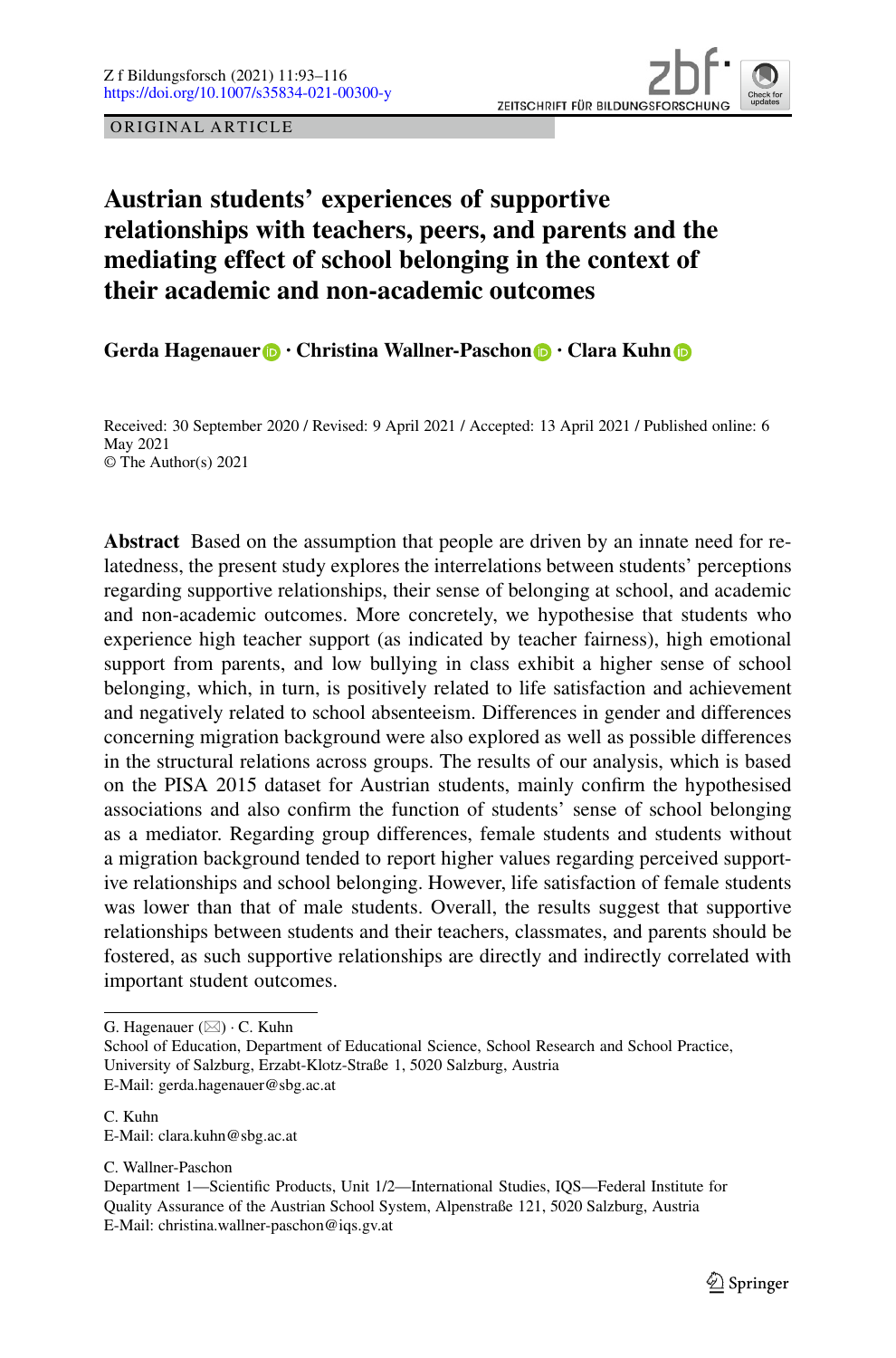**Keywords** Supportive relationships · School belonging · Life satisfaction · School absenteeism · Achievement · PISA-2015

## **Unterstützende Sozialbeziehungen von österreichischen Schüler\*innen mit Lehrkräften, Peers und Eltern und der mediierende Effekt der schulischen Zugehörigkeit bezogen auf schulische und außerschulische Outcomes**

**Zusammenfassung** Basierend auf der Annahme, dass alle Menschen das Bedürfnis nach sozialer Eingebundenheit aufweisen, wurde in der Studie überprüft, inwiefern Sozialbeziehungen, die Schüler\*innen als unterstützend erfahren, mit der Schulzugehörigkeit und akademischen und nichtakademischen Outcomes zusammenhängen. Es wurde angenommen, dass Schüler\*innen, die unterstützende Beziehungen mit Lehrpersonen erleben (gekennzeichnet durch Fairness), emotional von den Eltern unterstützt werden und wenig Bullying-Erfahrungen in der Schule machen, ein höheres Gefühl der Schulzugehörigkeit erleben, das wiederum positiv mit der Lebenszufriedenheit und der Leistung und negativ mit dem Schulabsentismus in Verbindung steht. Ebenso wurden Geschlechterunterschiede und Unterschiede zwischen Schüler\*innen mit und ohne Migrationshintergrund untersucht, sowie mögliche Unterschiede in den Zusammenhängen zwischen den Variablen über die Gruppen hinweg. Die Ergebnisse, die auf den PISA-2015-Daten aus Österreich beruhen, bestätigen die angenommenen Zusammenhänge sowie die Mediatorfunktion der Variable "Schulzugehörigkeit" weitgehend. Im Hinblick auf Gruppenunterschiede berichteten Mädchen und Schüler\*innen ohne Migrationshintergrund stärker unterstützende Sozialbeziehungen und ein höheres Gefühl der Schulzugehörigkeit. Allerdings berichteten Mädchen auch von einer geringeren Lebenszufriedenheit. Aus den Ergebnissen lässt sich ableiten, dass die Förderung unterstützender Beziehungen zu Lehrpersonen, Eltern und Mitschüler\*innen von Bedeutung ist, da diese direkt und indirekt mit relevanten Schüler\*innenmerkmalen in Verbindung stehen.

**Schlüsselwörter** Sozialbeziehungen · Schulzugehörigkeit · Lebenszufriedenheit · Schulabsentismus · Leistung · PISA 2015

## **1 Introduction**

Ryan and Deci's [\(2000,](#page-22-0) [2017\)](#page-22-1) self-determination theory (SDT) provides that effective functioning in life requires the satisfaction of three basic psychological needs: autonomy, competence, and relatedness. The satisfaction of such needs predicts peoples' well-being (Ryan and Deci [2017\)](#page-22-1). Addressing the need for relatedness, Baumeister and Leary [\(1995\)](#page-20-0) developed the 'belongingness hypothesis', suggesting that people thrive through positive relationships. Thus, when humans fulfil their innate need for quality interpersonal relationships and thereby their sense of belonging, this can have crucial effects on their cognitions, emotions, motivation, behaviour, health, and well-being (Baumeister and Leary [1995;](#page-20-0) Ryan and Deci [2000\)](#page-22-0).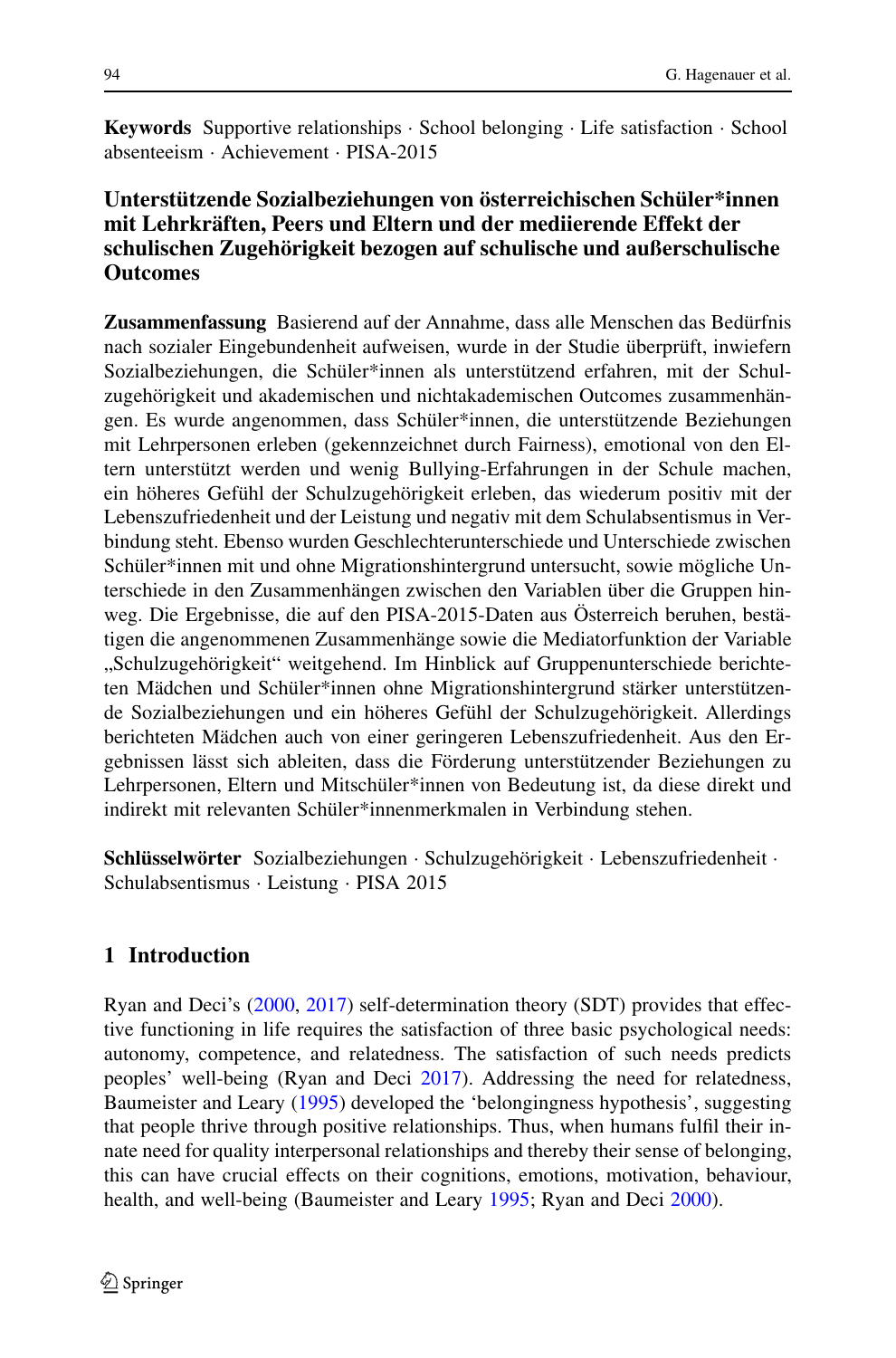Children and adolescents spend much of their time at school, constantly interacting with their classmates and teachers and, consequently, forming relationships with them (Tian et al. [2016\)](#page-22-2). The quality of these relationships, as well as their relationships with their parents, is a precondition for optimal school functioning and general well-being (Ahmadi and Ahmadi [2020\)](#page-20-1). It can be assumed that a variety of variables mediate this association.

Taking up this line of argument, the present study aimed to examine the interrelations between students' supportive relationships with teachers, peers, and parents and their academic and non-academic outcomes by accounting for students' sense of belonging at school (SOBS) as a mediator (Osterman [2000\)](#page-22-3). SOBS is defined as 'the extent to which students feel personally accepted, respected, included, and supported by others in the school social environment' (Goodenow and Grady [1993,](#page-21-0) p. 80). If students feel connected to school or, in other words, if they feel a sense of school belonging, their innate need to belong (Baumeister and Leary [1995;](#page-20-0) Ryan and Deci [2017\)](#page-22-1) is met, and thus, various benefits resulting from a high SOBS are expected.

In our analyses, we relied on the 2015 PISA data from Austria. Aside from two studies by Eder [\(1995,](#page-21-1) [2007\)](#page-21-2), there has been limited research based on representative samples examining the quality of Austrian students' supportive relationships in school and at home and SOBS.

#### **2 Theoretical background**

#### **2.1 Self-determination theory and the need for relatedness**

Many theories address the universal and innate need to belong and the need for relatedness (e.g., for an overview, see Allen and Bowles [2012\)](#page-20-2). In school-based research, SDT has been largely used to investigate the impact of the fulfilment of the need for relatedness on students' experiences and behaviour at school. SDT is a macrotheory of motivation that focuses on social conditions that either 'facilitate or hinder human flourishing' (Ryan and Deci [2017,](#page-22-1) p. 3). One of SDT's core assumptions is that there are three basic psychological needs—autonomy, competence, and relatedness—that, if satisfied, foster self-motivation, personality integration, psychological growth, and well-being. The failure to meet these needs is harmful to individuals (Ryan and Deci [2000\)](#page-22-0).

SDT's basic psychological needs theory has been applied to a variety of settings, including schools (Klaeijsen et al. [2018;](#page-21-3) Tian et al. [2016\)](#page-22-2). In a school setting, students' need for autonomy, for example, is met when they can make their own decisions, are involved in class or school decision-making processes, and view their school-based activities as relevant. The need for competence at school is the desire to succeed in learning and become proficient, whereas the need for relatedness refers to the need to feel positively connected to teachers, peers, and parents (Xiang et al. [2017\)](#page-23-0). Fulfilment of the need for relatedness leads to many important outcomes for young people, as summarised by Martin and Dowson [\(2009\)](#page-22-4): 'Theory and research supports the proposition that positive relationships with significant others are cor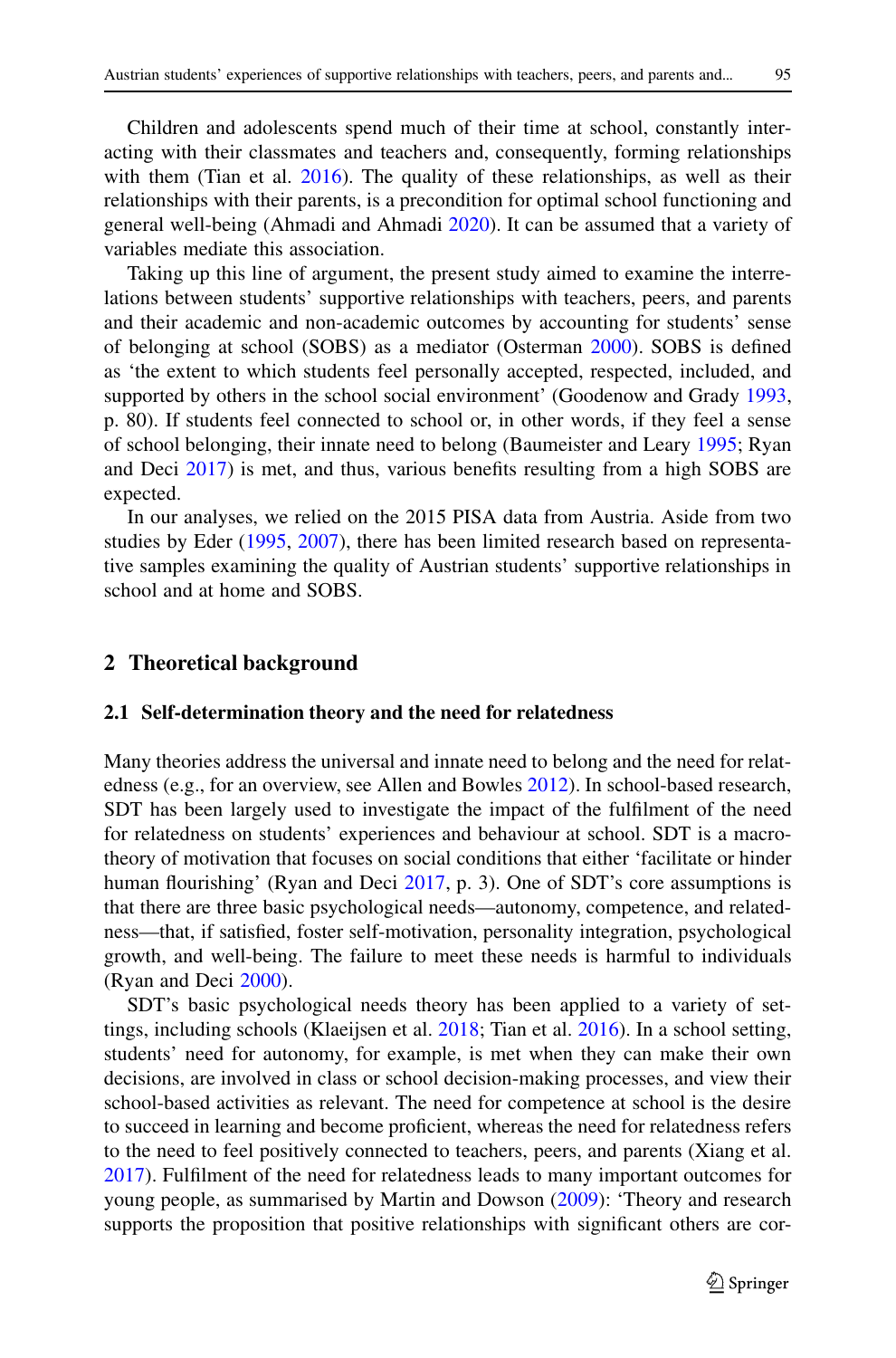nerstones of young people's capacity to function effectively in social, affective, and academic domains' (p. 351).

Various antecedents contribute to the fulfilment of the need for relatedness. One significant factor thereof is supportive social relations or, more generally, a support-ive social environment (e.g., Zumbrunn et al. [2014\)](#page-23-1). If students feel supported, strong connections are fostered and the fulfilment of the need for relatedness is boosted. Sakiz [\(2012\)](#page-22-5) argues that 'teacher support is one of the key elements for high-quality teacher-student relationships' (p. 63). However, not only teachers, but also peers and parents, are significant providers of support to students. Consequently, we propose that supportive relationships with teachers (e.g., as characterized by fairness and mutual respect; Allen et al. [2018\)](#page-20-3), peers (e.g., as characterized by trust and integration or just by having friends; Allen et al.  $2018$ ) and parents (e.g., as characterized by emotionally supportive and caring behaviour; Allen et al. [2016,](#page-20-4) [2018\)](#page-20-3) are at the core of students' fulfilment of the need to belong and, consequently, their SOBS (OECD [2019a](#page-22-6); Slaten et al. [2016\)](#page-22-7).

#### **2.2 The role of school belonging**

Students' SOBS is a psychological concept that has received increased attention in the last two decades in Anglo-American countries (for an overview, see Allen et al. [2018;](#page-20-3) Korpershoek et al. [2020;](#page-21-4) Osterman [2000\)](#page-22-3), however, it is still rather underresearched in German-speaking countries. In the literature, the term 'school belonging' has been frequently used interchangeably with other concepts, such as school connectedness, bonding, relatedness, sense of community, or acceptance (Korpershoek et al. [2020;](#page-21-4) Osterman [2000\)](#page-22-3). However, as Slaten et al. [\(2016,](#page-22-7) p. 4) argue, the difference is not mainly due to differences in the conceptual understanding or definition, but merely an issue of the used or preferred terminology. The most frequently cited definition by Goodenow and Grady [\(1993\)](#page-21-0) for SOBS has already been introduced in the previous section highlighting the role of perceived integration in the social environment as the core feature of SOBS. Allen et al. [\(2016\)](#page-20-4) provide a similar definition claiming that '[SOBS] is one's feeling of being connected to a school within a school social system' (pp. 98–99).

Students' SOBS is influenced by interactions between many micro-, meso-, and macro-level factors (Bronfenbrenner [1977\)](#page-21-5). Amongst these influences, the quality of support from teachers, peers, and parents is a significant and core determinant on the micro-level (Longaretti [2020\)](#page-22-8), with previous studies indicating that teacher support is the most influential factor (Allen et al. [2016,](#page-20-4) [2018;](#page-20-3) Arends and Visser [2019\)](#page-20-5). Apart from supportive relationships with teachers and peers, it is also important for students to perceive support from their parents. If students observe that education is important to their parents—that parents place value on their school performance and ultimately, that their educational efforts are supported—they feel safe and encouraged, and, consequently, their SOBS is inclined to be positively fostered as well (Allen et al. [2018\)](#page-20-3).

Regarding demographic differences, female students typically report a slightly higher SOBS than their male counterparts (Allen et al. [2018;](#page-20-3) Arends and Visser [2019;](#page-20-5) Bond et al. [2007;](#page-21-6) Chiu et al. [2012;](#page-21-7) Gillen-O'Neel and Fuligni [2013;](#page-21-8) Huyge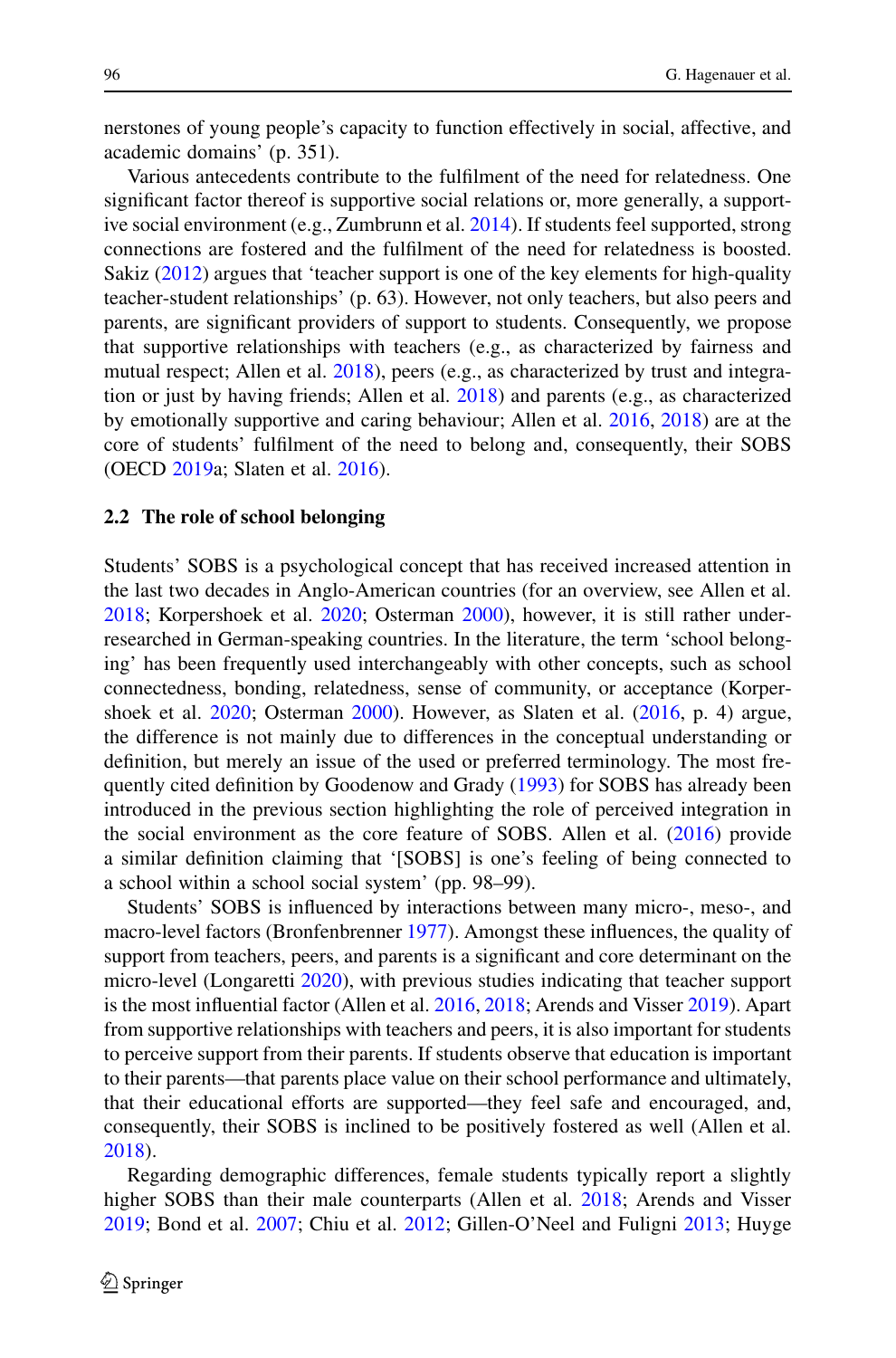et al. [2015\)](#page-21-9). Additionally, students from migration backgrounds exhibit a lower SOBS in a variety of different countries (Chiu et al. [2012;](#page-21-7) Ham et al. [2017;](#page-21-10) Schachner et al. [2018\)](#page-22-9), which is frequently explained by a higher degree of discrimination.

Turning to the benefits of students' SOBS, previous studies have claimed that students' SOBS is associated with a variety of academic and non-academic benefits. According to Allen and Bowles [\(2012\)](#page-20-2), if students feel as if they belong to school, they tend to have lower probabilities of maladaptive behaviour, whereas they experience more physical and psychological well-being. Furthermore, in comprehensive reviews and meta-analyses, Osterman [\(2000\)](#page-22-3) and Korpershoek et al. [\(2020\)](#page-21-4) suggest a positive link between students' SOBS and their academic achievement as well as their motivation (e.g., mastery approach goals) and engagement (e.g., academic effort and cognitive engagement) (see also the meta-analysis by Allen et al. [2018,](#page-20-3) for the various benefits of SOBS).

In this study, we focused on three outcome variables reflecting the following categories of student outcomes: students' achievement in maths, reading, and science; school absenteeism as an indicator of maladaptive behaviour; and life satisfaction as a core element of subjective well-being. Therefore, supportive relationships are not only directly related with desirable academic and non-academic outcomes for students, but they are also simultaneously mediated through students' SOBS, suggesting partial mediation.

## **2.3 Students' academic and non-academic outcomes**

## *2.3.1 Students' achievement*

Positive, stable, and supportive relationships with others form an optimal basis for students' exploration and perceptions of safety in learning processes (Bergin and Bergin [2009\)](#page-21-11). Hence, in general, positive relationships are positively linked to students' motivation, emotions, engagement, and, consequently, their achievement (Martin and Dowson [2009\)](#page-22-4). Similar correlations have also been found for students' SOBS. Overall, studies have identified a positive correlation between achievement, positive and supportive relationships, and SOBS (Osterman [2000;](#page-22-3) Zumbrunn et al. [2014\)](#page-23-1), although the link was not equally observable in all studies. This inconsistency may be because different studies have used different measures of achievement (e.g., grades vs. standardised achievement tests) and samples with different demographic characteristics (e.g., gender, age, ethnicity). For example, Arends and Visier [\(2019\)](#page-20-5) found weak correlations between relationship quality, SOBS, and achievement for grade 5 students based on the 2015 TIMSS dataset. On the other hand, Gillen-O'Neel and Fuligni [\(2013\)](#page-21-8) and Wormington et al. [\(2016\)](#page-23-2) did not detect any correlation between SOBS and GPA based on students' grades. In a recent meta-analysis, Korpershoek et al. [\(2020\)](#page-21-4) detected a correlation of 0.18 between SOBS and school grades (based on  $n = 67$  studies) and a correlation of 0.12 between standardised test scores and SOBS (based on *n*= 19 studies).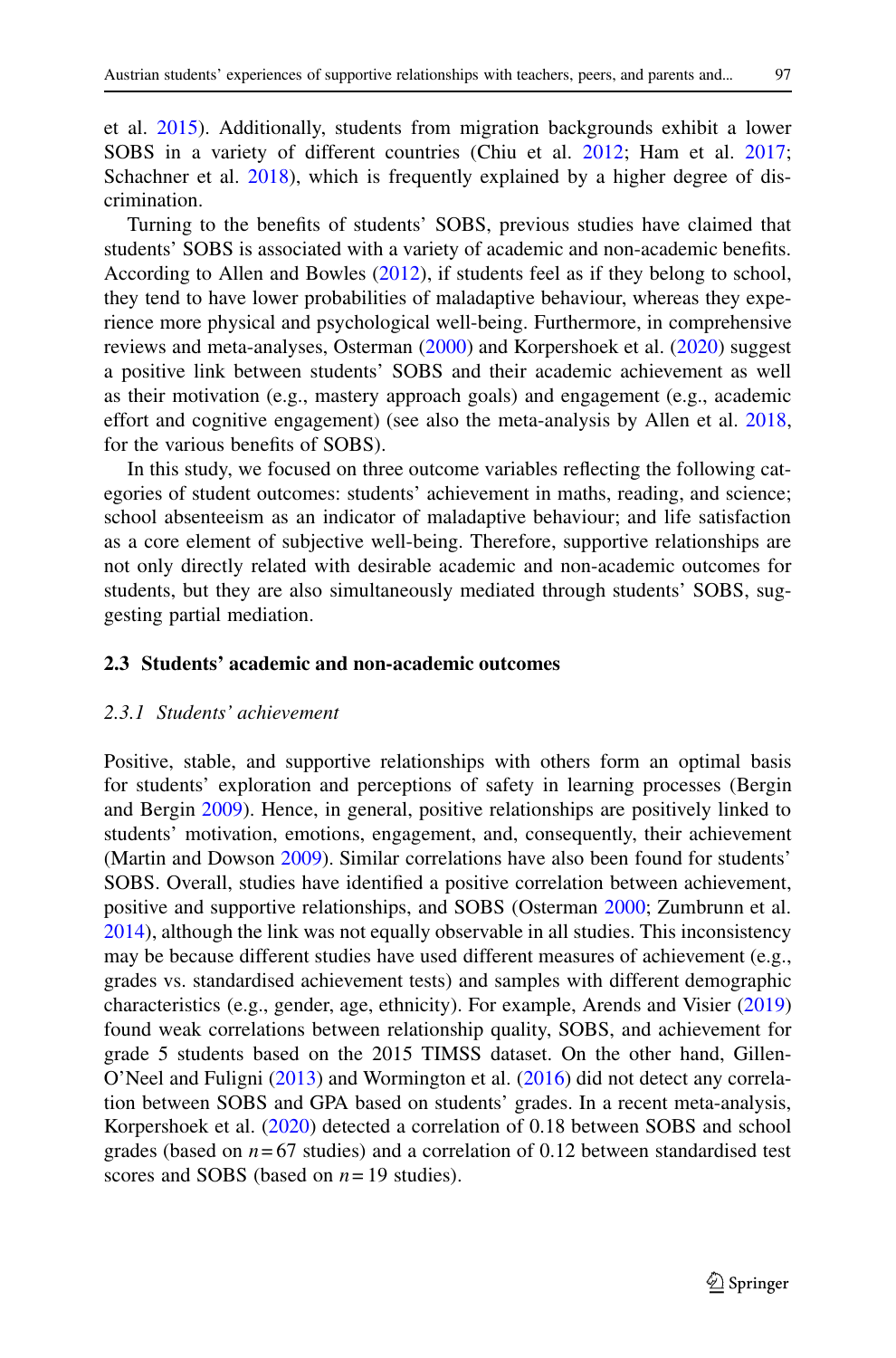## *2.3.2 School absenteeism*

Students who do not have positive and supportive relationships at school and, consequently, have a lower SOBS are at greater risk of engaging in maladaptive behaviours in general (e.g., health-risk behaviours such as drinking alcohol; McNeely and Falci [2004\)](#page-22-10) and in school-related misconduct specifically. Studies have identified correlations between negatively perceived relationships and low SOBS and school absenteeism (defined as being absent from school without permission or valid excuse; Sälzer [2010;](#page-22-11) Stamm [2006\)](#page-22-12). Korpershoek et al. [\(2020\)](#page-21-4) reported a negative correlation between absence data and SOBS of –0.16. Furthermore, Bond et al. [\(2007\)](#page-21-6) found that students in grade 8 who reported a high SOBS exhibited a greater likelihood of completing grade 12 compared with those who felt less connected to school. In another study, Wormington et al. [\(2016\)](#page-23-2) highlighted a positive link between peer victimisation and school absenteeism, mediated by students' SOBS; students who were victimised by their classmates felt less connected to school, which resulted in more frequent absences.

#### *2.3.3 Life satisfaction*

According to SDT, positive and supportive relationships with others and a sense of feeling connected are fundamental to the fulfilment of students' needs for relatedness and, thus, are relevant indicators of well-being (Arslan [2018;](#page-20-6) Jose et al. [2012;](#page-21-12) Newman et al. [2007\)](#page-22-13). According to Diener [\(2000\)](#page-21-13), subjective well-being comprises two main components: life satisfaction (i.e., an individual's subjective cognitive evaluation of their life) and positive affect (i.e., experiencing positive emotions). In PISA 2015, only life satisfaction was assessed.

Previous research has shown that a high SOBS is positively associated with life satisfaction (Aldridge et al. [2020;](#page-20-7) Datu and Valdez [2019\)](#page-21-14). In addition, positive relationships with teachers, classmates, and parents (Suldo et al. [2008\)](#page-22-14) also exhibit direct significant associations with life satisfaction (Hagenauer et al. [2018\)](#page-21-15). Thus, SOBS appears to function as a mediator for the outcome of life satisfaction (Ahmadi and Ahmadi [2020\)](#page-20-1).

#### **2.4 The present study**

Previous studies have suggested that there are relevant associations between the quality of students' perceived supportive relationships with teachers, classmates, and parents (synonymously referred to as teacher, peer, and parent support; Allen et al. [2018\)](#page-20-3), their SOBS and their academic (achievement and school absenteeism) and non-academic (life satisfaction) outcomes. However, much remains to be learned about how these factors interrelate once they are considered simultaneously in a model. For example, concerning SOBS, Allen et al. [\(2018\)](#page-20-3) argued that previous research has focused predominantly on single factors in terms of influencing and outcome variables. In light of this claim, the present study extends previous research by taking into account a variety of theoretically derived antecedents and outcomes simultaneously, although some restrictions in terms of the availability of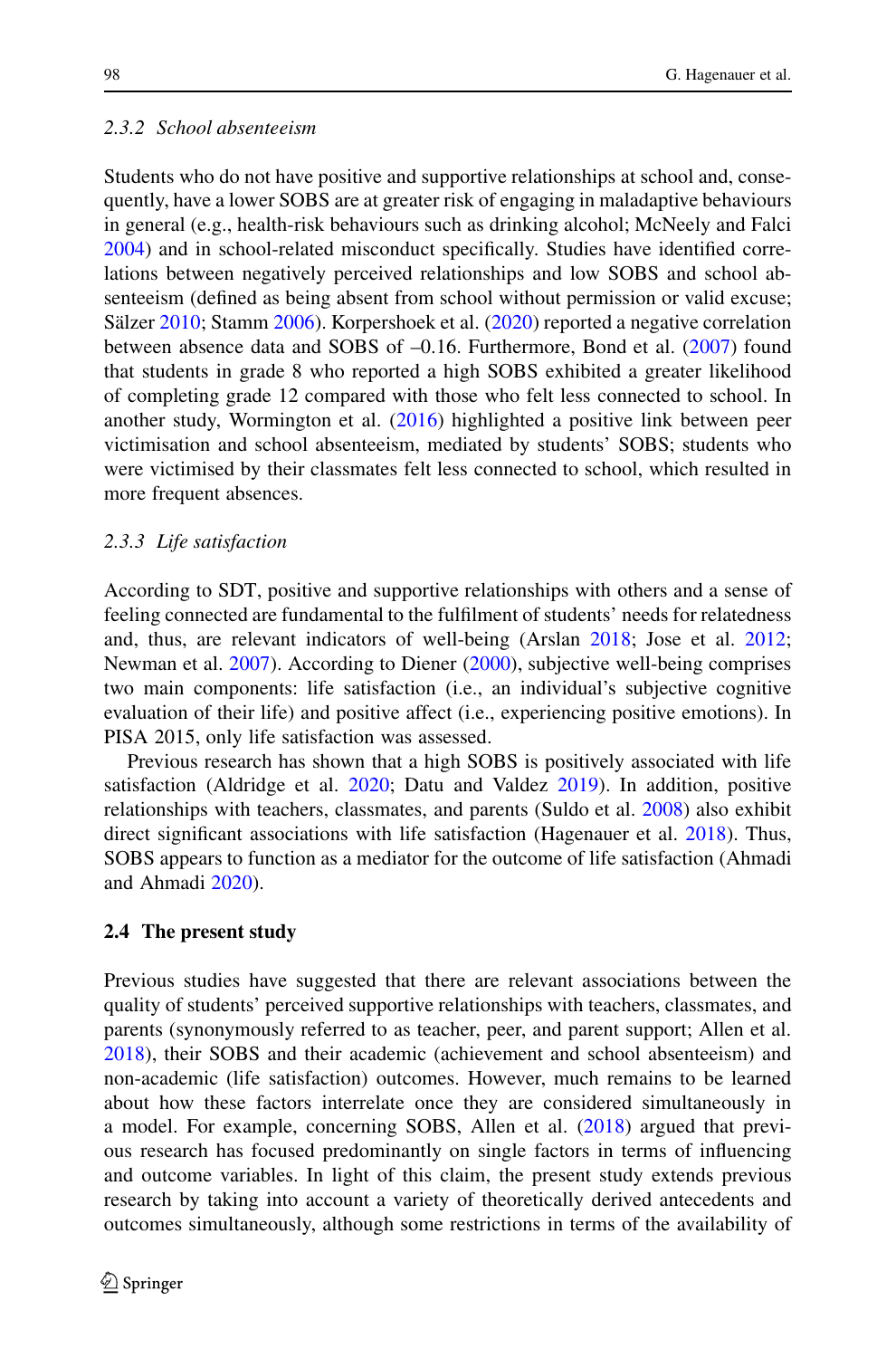variables needed to be accepted, as the study used an existing dataset (PISA 2015). Furthermore, the particular mechanism that links the quality of supportive relationships with desirable outcomes on the students' side needs further investigation. Incorporating SOBS as a potential mediator variable progresses the field further, in order to explain *how* supportive relationships are connected to students' outcomes. This research question is particularly important with respect to German-speaking countries, where research on SOBS has been rather limited to date. The present study aimed to test the interrelations between the aforementioned factors based on a representative sample of Austrian students. The following hypothesis was tested:

The perceived quality of supportive relationships with teachers, parents, and peers as part of the social environment is positively related to students' SOBS, which in turn correlates positively with their achievement and life satisfaction and negatively with school absenteeism. Thus, SOBS can be regarded as a mediator variable. More concretely, partial mediation is assumed (e.g., Wormington et al. [2016\)](#page-23-2). Direct effects between the perceived quality of supportive relationships and the proposed outcome variables are also expected.

The hypothesis was grounded at the level of an individual student, as we were interested in the individual perceptions of students on the proposed factors and their interrelations. This is in line with Demant and Houtte's [\(2012\)](#page-21-16) argument claiming that the individual level has significantly more power for explanation of student outcomes based on their perceived school belonging compared with the school level as a unit of analysis.

There has been a lack of research to date examining non-cognitive student factors in Austria based on representative samples. Thus, this paper discusses descriptive statistics for the entire sample, and our analysis tested group differences concerning gender and migration background. We hypothesised that female students and students with non-migration backgrounds would report more positive experiences at school in terms of supportive relationships and SOBS. Accordingly, female students and students with non-migration backgrounds were expected to report higher life satisfaction and lower school absenteeism.

Achievement-related group differences have already been investigated comprehensively in Austria, as achievement is at the core of the PISA study: It is expected that female students outperform their male counterparts in reading, while the achievement is higher for male students in maths and science. With regard to migration background, it is expected that students without a migration background exhibit higher achievement levels compared with their native counterparts (Suchan^ and Breit [2016\)](#page-22-15).

Finally, we also explored whether the relations between the constructs differ between girls and boys and students with and without a migration background.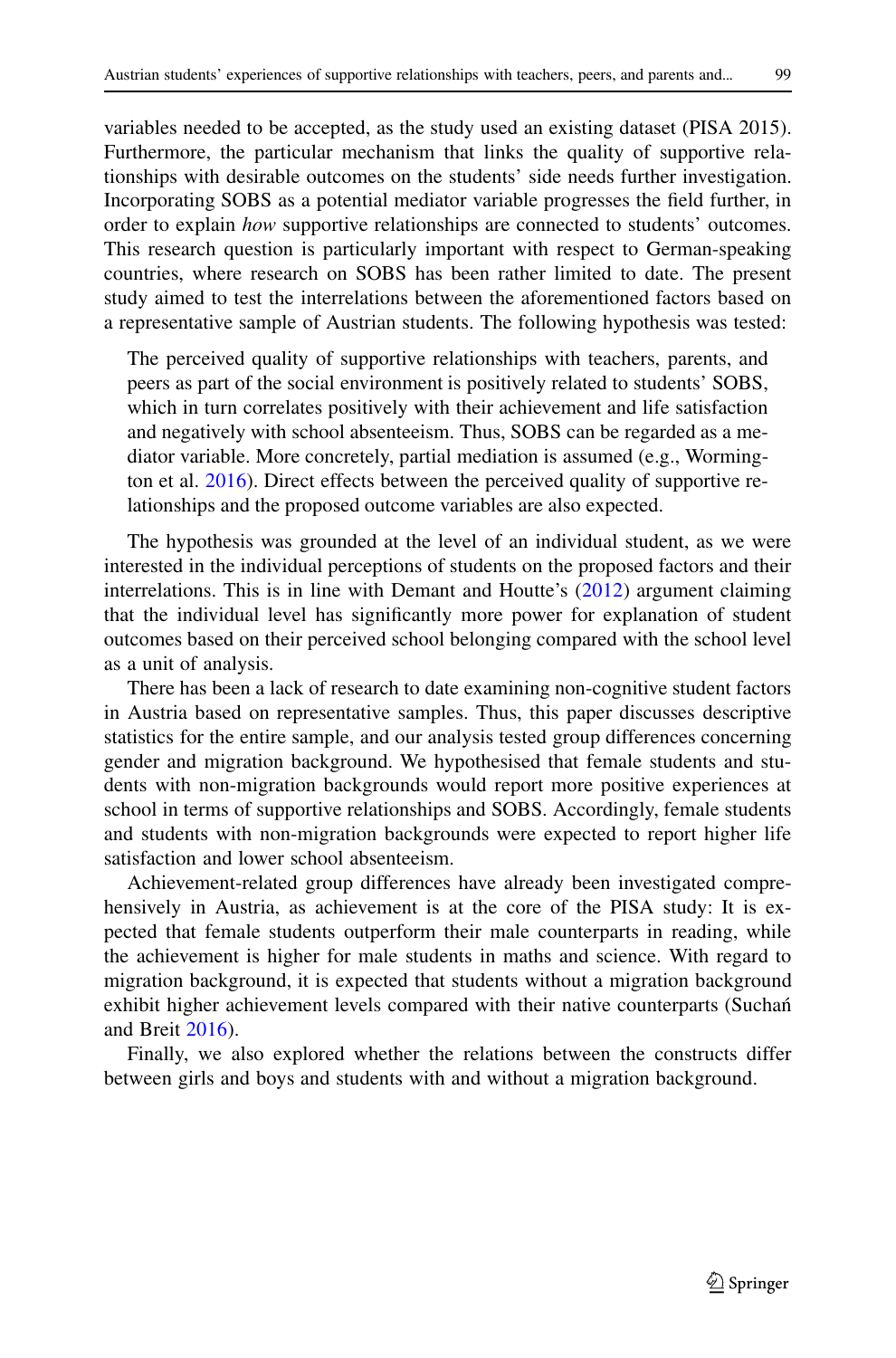## **3 Method**

## **3.1 Sample**

The present study was based on the Austrian PISA 2015 sample. PISA assesses country-representative samples of  $15-16$  year-old students.<sup>1</sup> In 2015, the Austrian PISA sample consisted of 7007 students from 269 schools. The survey used a twostage stratified sample design. The first stage consisted of a sampling of schools, and the second stage consisted of a sampling of students within the sampled schools. Austria reached a participation rate of 99% at the school level and 87% at the student level, fulfilling the required quality standards (OECD [2016,](#page-22-16) pp. 288–294). We relied on PISA 2015 data in our study because teacher support as reflected by teacher fairness was one of the core variables with regard to supportive relationships, and it was not assessed in Austria in PISA 2018.

## **3.2 Measures**

**Teacher fairness as an indicator of teacher support** Teacher fairness refers to the fairness and level of respect of teacher behaviour as perceived by the students. According to the literature, teacher fairness can be regarded as a significant characteristic of teacher support, although it does not entail aspects such as care and concern for students, which are typically also part of teachers' support (Sakiz et al. [2012;](#page-22-17) Sakiz [2012\)](#page-22-5). Thus, teacher fairness must be understood as one specific facet of teacher support. Students rated the frequency of specific teacher behaviours in the 12 months preceding the survey (six items, e.g., 'Teachers ridiculed me in front of others' and 'Teachers disciplined me more harshly than other students') on a scale from 1 to 4 (i.e.,  $1 =$  never or almost never;  $4 =$  once a week or more) (OECD [2017a](#page-22-18), p. 299; Cronbach's  $\alpha$  = 0.79). A high value of the items reflected teacher unfairness; thus, the items were recoded in order to achieve a scale where a higher score indicated the presence of teacher fairness.

**Bullying/victimisation as an indicator of a lack of peer support** The extent of experienced bullying is an indicator of the quality of relationships that students have with their peers. In the PISA study, bullying is defined as 'negative physical or verbal actions that have hostile intent, cause distress to victims, are repeated and involve a power differential between perpetrators and victims' (OECD [2019a](#page-22-6), p. 273). The students were asked to rate how often they had experienced different types of peer victimisation in the 12 months preceding the survey (eight items; e.g., 'I got called names by other students' and 'I was threatened by other students') on a scale from 1 to 4 (i.e., 1 = never or almost never;  $4$  = once a week or more) (OECD [2017a](#page-22-18), p. 299; Cronbach's  $\alpha$  = 0.87).

<span id="page-7-0"></span><sup>&</sup>lt;sup>1</sup> The target population of PISA in 2015 in Austria was students born between 1 August 1999 and 31 July 2000. Therefore, at the time of the test, 68% of the tested students were 15 and 32% were 16.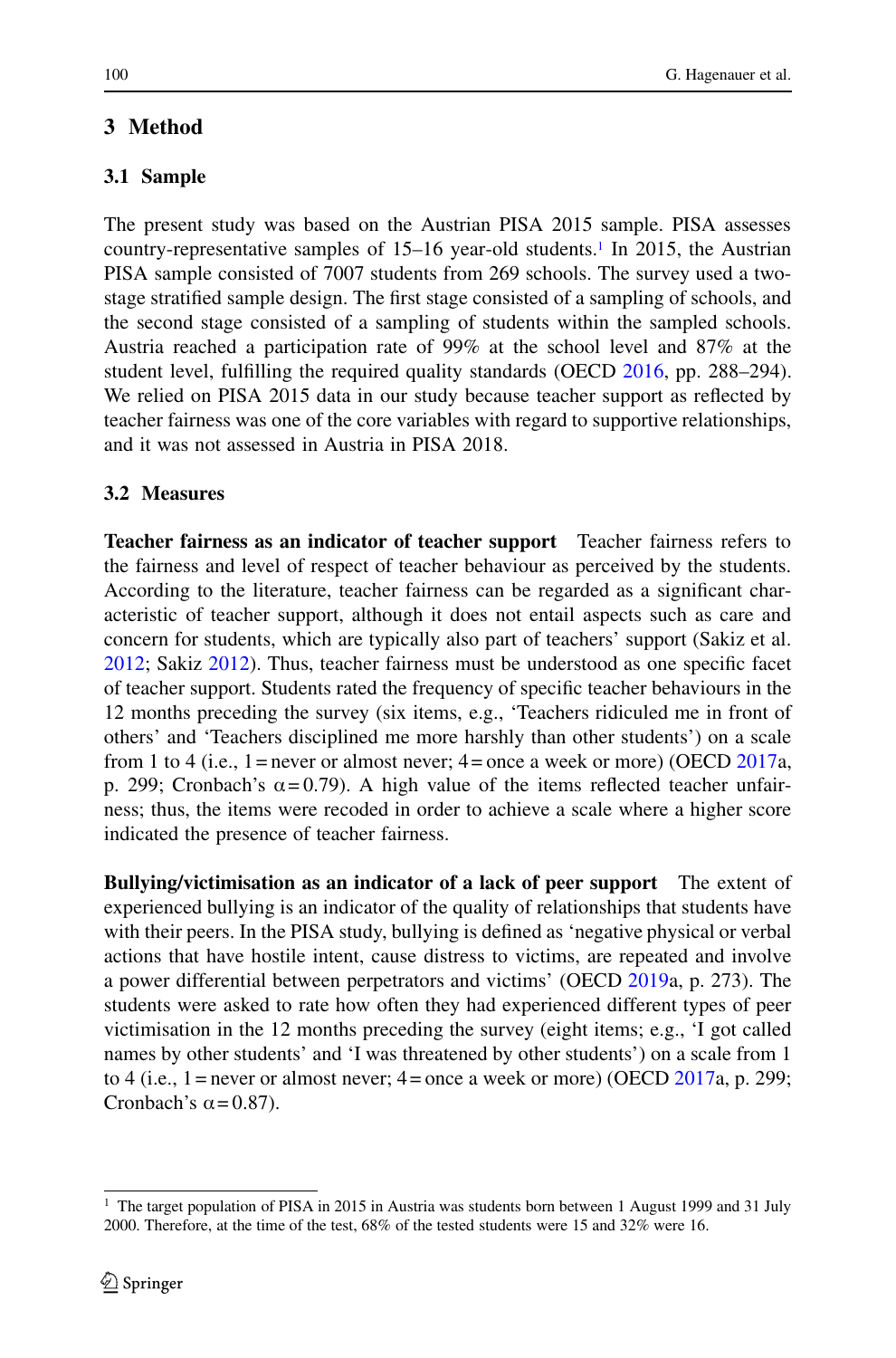**Parents' emotional support as an indicator of parent support** To measure parents' support and interest in the students' schooling, four items were answered by the students (e.g., 'My parents support me when I am facing difficulties at school' and 'My parents encourage me to be confident') on a scale from 1 to 4 (i.e.,  $1 =$ do not agree at all; 4 = completely agree) (OECD [2017a](#page-22-18), p. 317; Cronbach's α = 0.79).

**SOBS** SOBS was measured with six items in PISA in 2015. We excluded two items that directly addressed positive interactions with classmates to prevent a high concept overlap with the independent variables. Accordingly, students' SOBS was measured with four items (e.g., 'I feel like I belong at school') on a scale from 1 to 4  $(i.e., 1 = \text{completely agree}; 4 = \text{do not agree at all})$  (OECD [2017a](#page-22-18), p. 305; Cronbach's  $\alpha$  = 0.83).

**Life satisfaction** Students rated their general life satisfaction on a scale from 0 = not satisfied at all to  $10$  = very satisfied (OECD [2017a](#page-22-18), p. 196).

**School absenteeism** The students were asked to rate how often they had either skipped a whole day of school or some lessons during the day and how often they had come late to school during the previous two weeks. These three items were rated on a scale from 1 = never, to 4 = five times or more (Cronbach's  $\alpha$  = 0.67).

**Students' achievement** Students' achievement is reported based on ten plausible values for each competence. By building on these plausible values, a composite of students' PISA test scores in maths, science, and reading was used as an achievement measure for the structural equation model, while the achievement scores were used separately for testing group differences. Detailed information on the achievement literacy framework and the scaling of the achievement items is available from the Technical Report of PISA 2015 (OECD [2017a](#page-22-18), pp. 225ff).

**Migration background** Students whose parents were both born abroad were coded as students with a migration background. Hence, students from a nonmigration background had at least one parent born in Austria (OECD [2016,](#page-22-16) p. 281).

**Gender** Gender was assessed with a dichotomous variable  $(1 = \text{female})$ .  $(0 = \text{male})$ .

**ESCS** The index of economic, social, and cultural status (ESCS) was derived from three variables related to the students' family backgrounds: parents' highest level of education, parents' highest occupational status, and home possessions (including books at home). The ESCS scale was transformed, with 0 being the score of an average OECD student and 1 being the standard deviation across equally weighted OECD countries (OECD [2017a](#page-22-18), p. 339f).

## **3.3 Data analysis**

The PISA data has a complex sampling design and hierarchical data. In order to account for sampling issues, all analyses were done by utilising the final student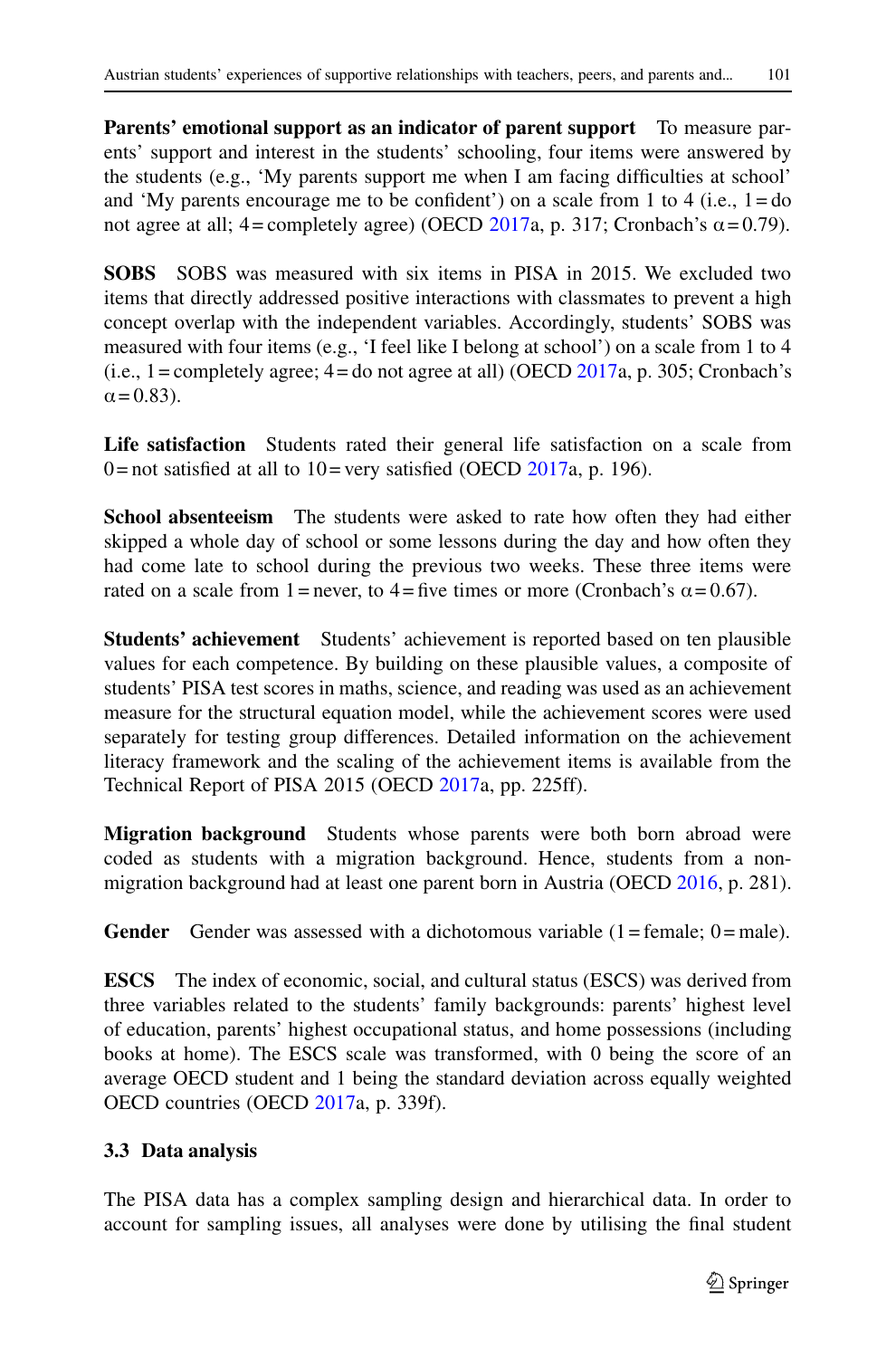<span id="page-9-0"></span>

| Table 1 Descriptive statistics, intraclass correlations (ICCs) and intercorrelations for the variables in the study $(N = 7007)$                                                                                                                                                                                                                    |                 |                       |                       |               |               |                        |                       |                      |                          |                     |                        |                |
|-----------------------------------------------------------------------------------------------------------------------------------------------------------------------------------------------------------------------------------------------------------------------------------------------------------------------------------------------------|-----------------|-----------------------|-----------------------|---------------|---------------|------------------------|-----------------------|----------------------|--------------------------|---------------------|------------------------|----------------|
|                                                                                                                                                                                                                                                                                                                                                     | $\widehat{\Xi}$ | $\widehat{c}$         | $\widehat{c}$         | $\widehat{E}$ | $\widehat{c}$ | $\widehat{\mathbf{e}}$ | $\widehat{C}$         | $\circledS$          | $\widehat{\mathfrak{S}}$ | $\approx$           | O                      | ЯØ             |
| (1) Achievement:<br>Mathematics                                                                                                                                                                                                                                                                                                                     |                 | $0.80^{\ast\ast\ast}$ | $0.89^{\ast\ast\ast}$ | $0.07***$     | $-0.12***$    | $0.12***$              | $0.13***$             | $-0.02$              | $0.06^{***}$             | $0.39***$           | $-0.14***$             | $0.29***$      |
| (2) Achievement:<br>Reading                                                                                                                                                                                                                                                                                                                         |                 |                       | $0.88^{\ast\ast\ast}$ | $-0.00$       | $-0.11***$    | $0.14***$              | $0.17^{***}$          | $-0.06***$           | $0.04***$                | $0.38***$           | $0.10^{***}$           | $0.25***$      |
| (3) Achievement:<br>Science                                                                                                                                                                                                                                                                                                                         |                 |                       |                       | $0.03*$       | $-0.13***$    | $0.11^{\ast\ast\ast}$  | $0.17^{***}$          | $-0.04$ <sup>*</sup> | $0.05^{**}$              | $0.40***$           | $-0.10$ <sup>***</sup> | $0.29***$      |
| (4) Life satisfaction                                                                                                                                                                                                                                                                                                                               |                 |                       |                       |               | $-0.09***$    | $0.20^{***}$           | $0.18^{\ast\ast\ast}$ | $-0.18***$           | $0.32***$                | $0.10^{***}$        | $-0.20$ ***            | $0.06^{***}$   |
| (5) School absenteeism <sup>a</sup>                                                                                                                                                                                                                                                                                                                 |                 |                       |                       |               |               | $-0.09***$             | $-0.24***$            | $0.13***$            | $-0.11***$               | $-0.02$             | $-0.04$ <sup>*</sup>   | $-0.16***$     |
| (6) School belonging <sup>a</sup>                                                                                                                                                                                                                                                                                                                   |                 |                       |                       |               |               |                        | $0.14^{***}$          | $-0.22***$           | $0.13***$                | $0.07^{***}$        | $0.03***$              | $0.04***$      |
| (7) Teacher fairness <sup>a</sup>                                                                                                                                                                                                                                                                                                                   |                 |                       |                       |               |               |                        |                       | $-0.35***$           | $0.16***$                | $0.04$ <sup>*</sup> | $0.14***$              | $0.13^{***}$   |
| (8) Experiences of bully-<br>ing at school <sup>a</sup>                                                                                                                                                                                                                                                                                             |                 |                       |                       |               |               |                        |                       |                      | $-0.16$ ***              | 0.00                | $-0.15***$             | 0.01           |
| (9) Parents' emotional<br>$\mbox{support}^{\mbox{a}}$                                                                                                                                                                                                                                                                                               |                 |                       |                       |               |               |                        |                       |                      |                          | $0.17***$           | $-0.02$                | $0.09^{***}\,$ |
| $(10)$ ESCS                                                                                                                                                                                                                                                                                                                                         |                 |                       |                       |               |               |                        |                       |                      |                          |                     | $-0.05$ <sup>*</sup>   | $0.28***$      |
| Z                                                                                                                                                                                                                                                                                                                                                   | 496.74          | 584.87                | 495.04                | 7.57          | 1.30          | 3.30                   | 3.30                  | 1.32                 | 3.58                     | 0.33                | 0.50                   | 0.80           |
| SE                                                                                                                                                                                                                                                                                                                                                  | 2.86            | 2.84                  | 2.44                  | 0.04          | 0.01          | 0.01                   | 0.01                  | 0.01                 | 0.01                     | 0.02                | 0.01                   | 0.01           |
| SD <sub>1</sub>                                                                                                                                                                                                                                                                                                                                     | 95.14           | 101.14                | 97.34                 | 2.20          | 0.50          | 0.76                   | 0.65                  | 0.50                 | 0.54                     | 0.78                | 0.50                   | 0.40           |
| Missing data (%)                                                                                                                                                                                                                                                                                                                                    |                 | $\circ$               |                       | 1.57          | 177           | 1.80                   | 2.50                  | 2.20                 | 1.09                     | 1.13                | $\circ$                | 1.33           |
| g                                                                                                                                                                                                                                                                                                                                                   | 0.45            | 0.47                  | 0.44                  | 0.11          | 0.13          | 0.08                   | 0.10                  | 0.12                 | 0.07                     | 0.35                |                        |                |
| ESCS Index of economic, social and cultural status, G gender (1 = female, 0 = male), MB Migration Background (1 = no; 0 = yes), M Mean, SD Standard deviation, SE standard<br>Note. Scores for achievement variables were based on plausible values; scores for all other variables were based on computed means across the items of the constructs |                 |                       |                       |               |               |                        |                       |                      |                          |                     |                        |                |
| * $p < 0.05$ ; ** $p < 0.01$ ; *** $p < 0.001$<br>error                                                                                                                                                                                                                                                                                             |                 |                       |                       |               |               |                        |                       |                      |                          |                     |                        |                |
| The scale mean score was computed if at least 2 out of 3 items were answered; otherwise the student's scale score was coded as missing. The intraclass correlation for student<br>performance in mathematics, reading and science comes from the Technical Report (OECD $2017a$ , p. 432)                                                           |                 |                       |                       |               |               |                        |                       |                      |                          |                     |                        |                |
|                                                                                                                                                                                                                                                                                                                                                     |                 |                       |                       |               |               |                        |                       |                      |                          |                     |                        |                |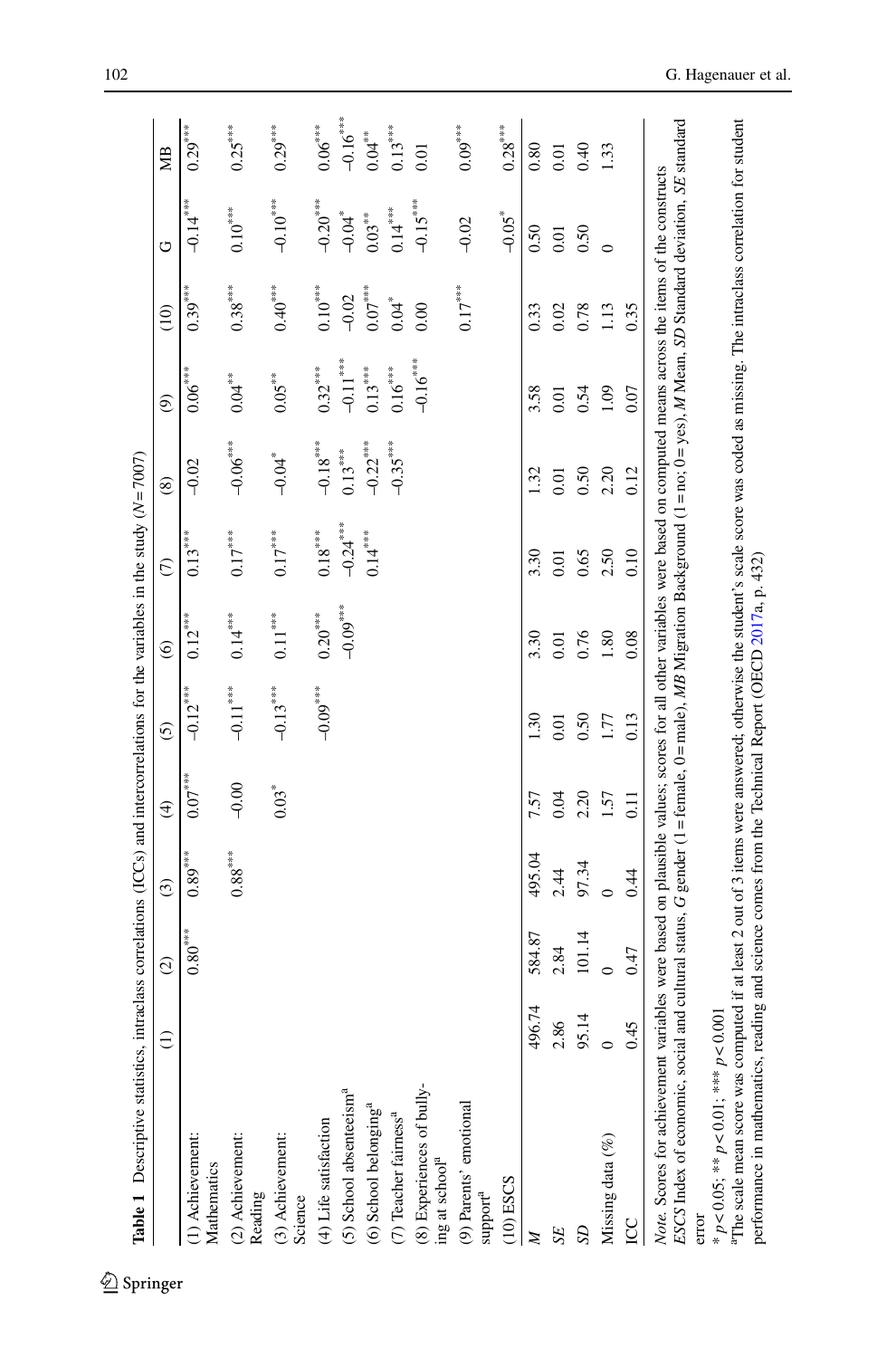weight and the stratification variable (stratification = schooltype) to get an exact estimate of the population of 15-year-old Austrian students (OECD [2016,](#page-22-16) p. 298). In order to account for the nested structure of the data (students in schools) the Mplus (Muthén & Muthén, [1998–2017\)](#page-22-19) command 'type = complex' was used (cluster variable: school ID). Due to the proposed hypotheses on the individual level and the interest in students' individual and subjective perceptions, we did not include predictor variables at the school level.

Furthermore, in order to handle the plausible values to calculate students' achievement scores, the Mplus command 'type = imputation' was employed. The analyses related to group differences were performed using the IEA International Database Analyzer 4.0.35. This software also considers the complex sample design of PISA (i.e., students nested in schools) and provides the correct standard errors.

The intraclass correlations (ICCs) ranged from 0.07 to 0.13 for the dependent variables (SOBS, absenteeism, and bullying) on the school level. The ICCs for students' achievement were higher, as already reported by the OECD [\(2017a](#page-22-18); see Table [1](#page-9-0) for the ICCs of all variables). This is plausible as Austria has a tracked school system that differentiates between high and low track schools. Typically, students with a higher socio-economic background attend high-track schools more frequently. In order to control for this effect, students' socioeconomic status was entered as covariate.

In order to test for relations between the constructs, structural equation modelling (SEM) with Mplus version 7 (Muthén & Muthén, [1998–2017\)](#page-22-19) was employed using maximum likelihood estimates with robustness to non-normality (MLR) and full information maximum likelihood estimation (FIML) to handle the missing data.

To analyse the indirect effects, the bootstrapping method was used, with 10,000 samples and maximum likelihood (ML). 95% bias-corrected confidence intervals were calculated. The procedure was conducted in Mplus by applying the command 'indirect model'. While the MLR-SEM was estimated ten times to accurately assess students' achievement with different plausible values, the ML-SEM for measuring the indirect effects was estimated with only one plausible value (see Table [5\)](#page-15-0).

Model fit was assessed with common fit indices: CFI, TLI, RMSEA, and SRMR. If CFI and TLI exceed 0.95 and RMSEA and SRMR are below 0.06, a good model fit is achieved. If CFI and TLI are between 0.90 and 0.95, and RMSEA and SRMR are below 0.08, an acceptable model fit exists (Hu and Bentler [1999\)](#page-21-17).

Statistical significance was assessed according to a predetermined significance level of  $\alpha$  = 0.05, whereas practical significance was assessed by interpreting standardised path coefficients β as effect size measurements. According to Cohen [\(1988\)](#page-21-18), values of  $|β| ≥ 0.10$  may be cautiously interpreted as small effects,  $|β| ≥ 0.30$  as moderate effects, and  $|\beta| \ge 0.50$  as large effects.

Reliability analyses and computations of scale means were performed in IBM SPSS Statistics 26. The scale mean scores were only computed if a student had answered at least 2 out of 3 items; otherwise, the scale mean score was coded as missing.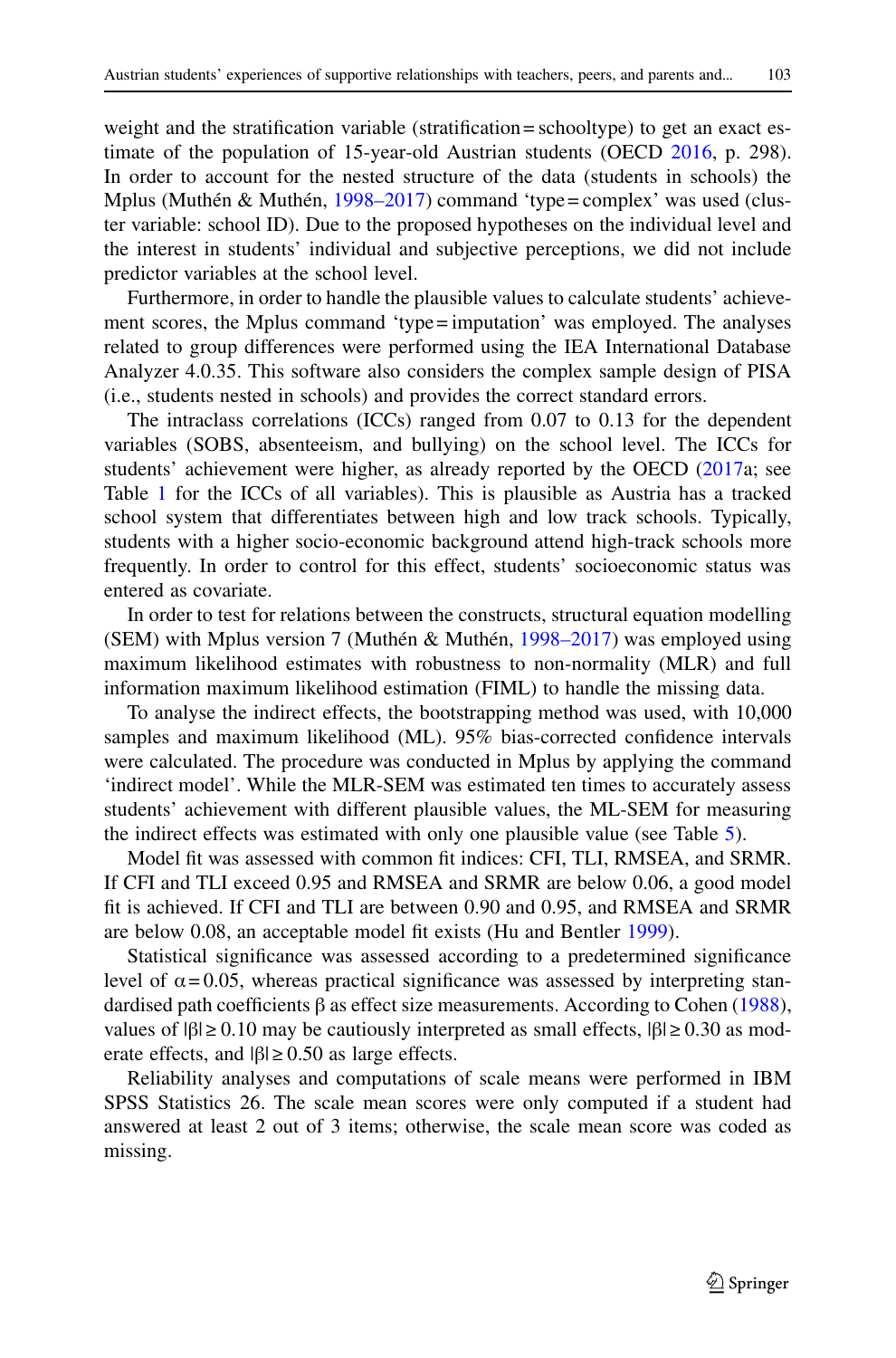|                      | Overall Fit Indices |     |                          |                 |       |        |       |                          | Comparative Fit Indices           |          |
|----------------------|---------------------|-----|--------------------------|-----------------|-------|--------|-------|--------------------------|-----------------------------------|----------|
| Andel                |                     |     | RMSEA KI <sub>90er</sub> |                 | E     | $\Box$ |       | SRMR<br>Model comparison | $\triangle$ RMSEA $\triangle$ CFI |          |
| ligration Background |                     |     |                          |                 |       |        |       |                          |                                   |          |
| 1. Configural        | 3274.65             | 530 | 0.039                    | 0.037-0.040     | 0.921 | 0.910  | 0.034 |                          |                                   |          |
| 2. Metric            | 3285.16             | 550 | 0.038                    | 0.037-0.039     | 0.921 | 0.914  | 0.036 | $2$ vs. $1$              | $-0.001$                          |          |
| 3. Scalar            | 3490.00             | 570 | 0.038                    | 0.037-0.040     | 0.916 | 0.911  | 0.037 | $3$ vs. $2$              |                                   | $-0.005$ |
| Gender               |                     |     |                          |                 |       |        |       |                          |                                   |          |
| Configural           | 3152.73             | 530 | 0.038                    | $0.036 - 0.039$ | 0.920 | 0.910  | 0.035 |                          |                                   |          |
| 2. Metric            | 3297.43             | 550 | 0.038                    | 0.037-0.039     | 0.917 | 0.909  | 0.036 | $2$ vs. $1$              |                                   | 0.003    |
| Scalar               | 3646.96             | 570 | 0.039                    | $0.038 - 0.041$ | 0.907 | 0.902  | 0.043 | $3$ vs. $2$              | 0.001                             | $-0.01$  |

<span id="page-11-0"></span>l,  $\overline{a}$  $\overline{a}$  $\overline{\mathbf{C}}$  $\epsilon$ t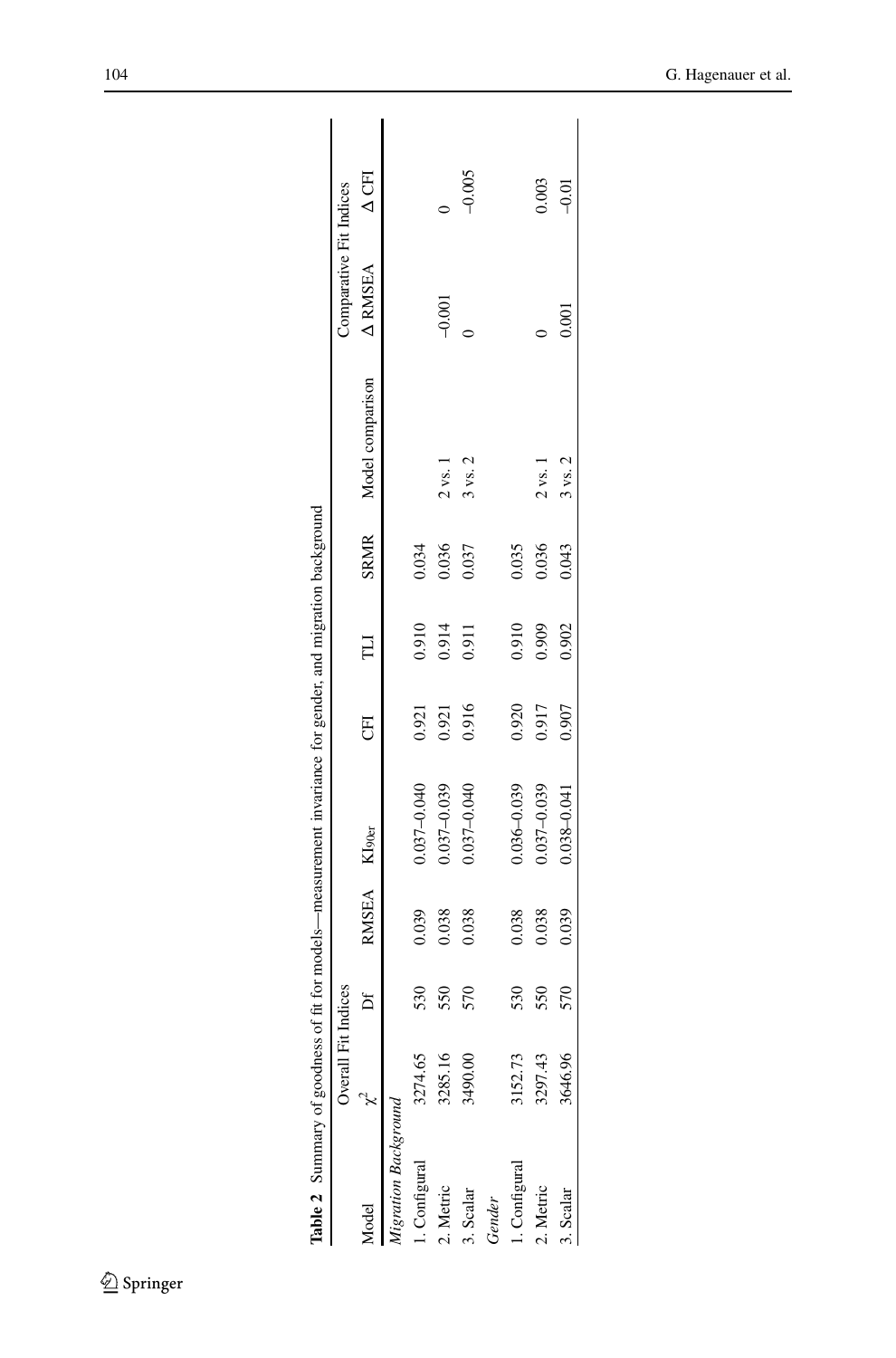<span id="page-12-0"></span>

| <b>Table 3</b> Gender differences    |                               |       |                             |        |                    |                        |
|--------------------------------------|-------------------------------|-------|-----------------------------|--------|--------------------|------------------------|
|                                      | Female students<br>$(N=3443)$ |       | Male students<br>$(N=3564)$ |        | <b>Differences</b> | (Female-male students) |
|                                      | M                             | SD    | M                           | SD     | Sig                | d                      |
| Teacher fairness                     | 3.38<br>(0.01)                | 0.59  | 3.21<br>(0.02)              | 0.70   | ***                | 0.27                   |
| Experiences of<br>bullying at school | 1.24<br>(0.01)                | 0.42  | 1.39<br>(0.01)              | 0.55   | ***                | $-0.30$                |
| Parents' emotional<br>support        | 3.57<br>(0.01)                | 0.57  | 3.59<br>(0.01)              | 0.51   | n.s                | $-0.04$                |
| School belonging                     | 3.33<br>(0.01)                | 0.74  | 3.28<br>(0.01)              | 0.78   | **                 | 0.06                   |
| Life satisfaction                    | 7.09<br>(0.05)                | 2.32  | 7.95<br>(0.04)              | 1.97   | ***                | $-0.40$                |
| School absenteeism                   | 1.28<br>(0.01)                | 0.46  | 1.32<br>(0.02)              | 0.54   | n.s.               | $-0.08$                |
| Reading achieve-<br>ment             | 495.08<br>(3.66)              | 98.22 | 474.85<br>(4.29)            | 102.93 | ***                | 0.20                   |
| Mathematic                           | 483.13                        | 91.22 | 510.10                      | 96.99  | ***                | $-0.29$                |

*Note*. Results weighted by PISA total student weight; standard errors are in parentheses; *N*= unweighted *d* = Cohen's d;  $|d|$  ≥ 0.20 = small effect;  $|d|$  ≥ 0.50 = medium effect;  $|d|$  ≥ 0.80 = large effect \* *p*< 0.05; \*\* *p*< 0.01; \*\*\* *p*< 0.001

(3.81)

100.44 \*\*\* –0.19

(3.57)

93.12 504.37

## **4 Results**

Mathematic achievement

ment

Science achieve-

#### **4.1 Descriptive statistics and correlations**

483.13 (3.58)

485.53 (3.15)

As shown in Table [1,](#page-9-0) the intercorrelations were largely as hypothesised: the more positive the experienced social relationships, the higher were students' SOBS, life satisfaction, and achievement and the lower was school absenteeism. However, the correlations were generally only small to moderate  $(r \le -0.35)$ . Small positive correlations were found between SOBS and the achievement dimensions as well as life satisfaction. The achievement dimensions were strongly correlated with each other. The covariates (ESCS, gender, and migration background) were significantly related to the quality of the perceived supportive relationships, SOBS, achievement, and life satisfaction; thus, they needed to be controlled for in the analysis model. The highest association was with students' ESCS.

## **4.2 Differences between boys and girls and students with and without a migration background**

Before mean differences were calculated, a multi-group confirmatory factor analysis was applied to test for measurement invariance of the model across the different groups of students (girls and boys; students with and without a migration background; Millsap [2012\)](#page-22-20). In order to test for invariance, the change of two fit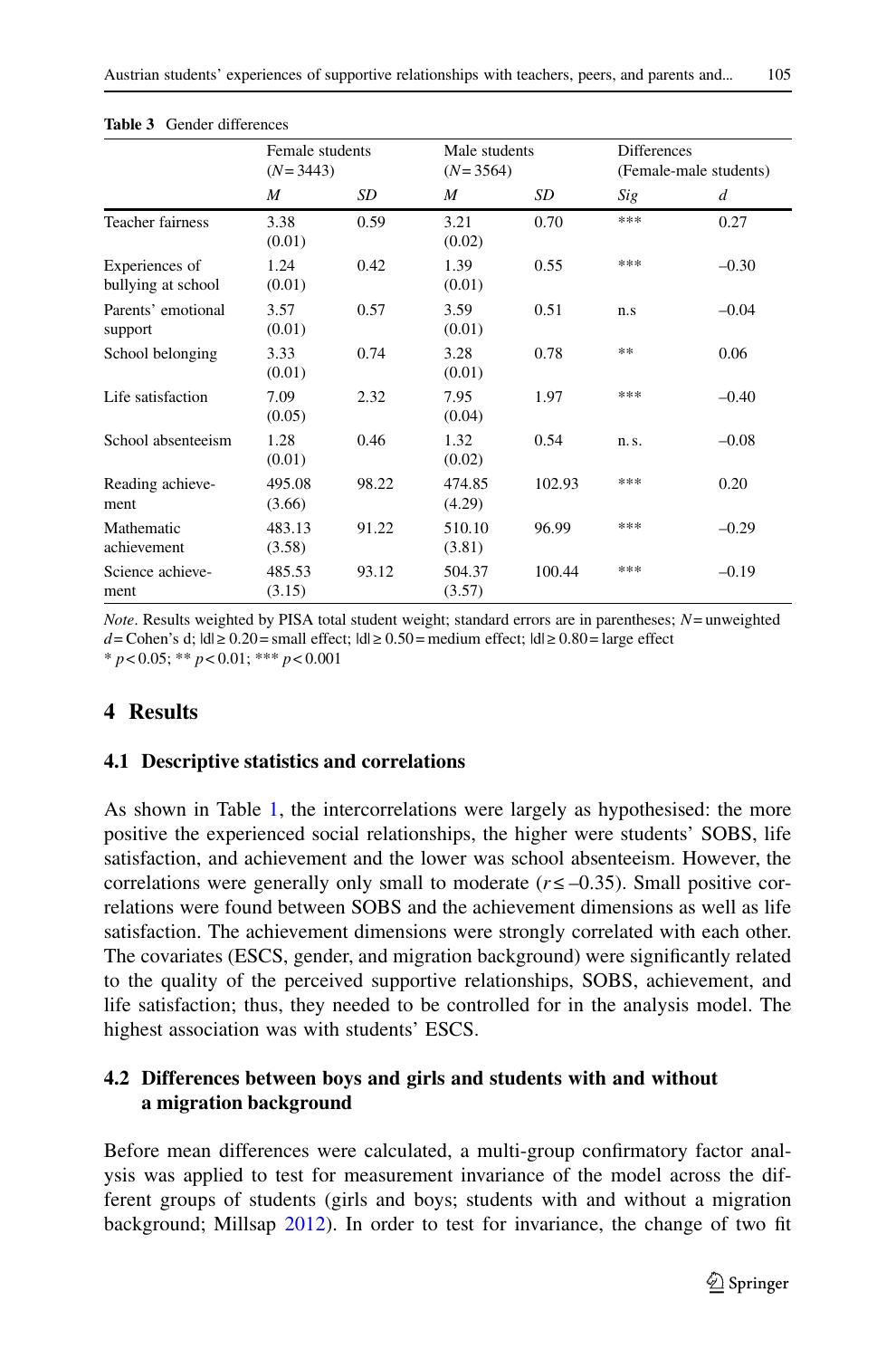|                                         | ground $(N=5609)$ | Non-migration back- | Migration back-<br>ground<br>$(N=1319)$ |       | <b>Differences</b> | (Non-migration background-<br>migration background) |
|-----------------------------------------|-------------------|---------------------|-----------------------------------------|-------|--------------------|-----------------------------------------------------|
|                                         | M                 | SD                  | M                                       | SD    | Sig                | $\overline{d}$                                      |
| Teacher fair-<br>ness                   | 3.34<br>(0.01)    | 0.63                | 3.13<br>(0.03)                          | 0.71  | ***                | 0.32                                                |
| Experiences<br>of bullying at<br>school | 1.32<br>(0.01)    | 0.49                | 1.30<br>(0.02)                          | 0.49  | n. s.              | 0.03                                                |
| Parents' emo-<br>tional support         | 3.60<br>(0.01)    | 0.52                | 3.49<br>(0.01)                          | 0.60  | ***                | 0.20                                                |
| School belong-<br>ing                   | 3.32<br>(0.01)    | 0.76                | 3.24<br>(0.02)                          | 0.77  | **                 | 0.10                                                |
| Life satisfac-<br>tion                  | 7.59<br>(0.04)    | 2.12                | 7.26<br>(0.08)                          | 2.44  | ***                | 0.15                                                |
| School absen-<br>teeism                 | 1.26<br>(0.01)    | 0.47                | 1.45<br>(0.02)                          | 0.58  | ***                | $-0.37$                                             |
| Reading<br>achievement                  | 498.69<br>(2.69)  | 96.80               | 434.96<br>(5.98)                        | 99.99 | ***                | 0.65                                                |
| Mathematic<br>achievement               | 511.52<br>(2.77)  | 90.47               | 442.09<br>(4.88)                        | 91.18 | ***                | 0.76                                                |
| Science<br>achievement                  | 509.98<br>(2.37)  | 93.26               | 439.64<br>(4.55)                        | 91.06 | ***                | 0.76                                                |

<span id="page-13-0"></span>**Table 4** Differences between students with and without a migration background

*Note*. Results weighted by PISA total student weight; standard errors are in parentheses; *N*= unweighted; *d* = Cohen's d;  $|d|$  ≥ 0.20 = small effect;  $|d|$  ≥ 0.50 = medium effect;  $|d|$  ≥ 0.80 = large effect \* *p*< 0.05; \*\* *p*< 0.01; \*\*\* *p*< 0.001

indices—CFI and RMSEA—between nested models was investigated. If the change in CFI ( $\triangle$ CFI) is not more than 0.01 (Cheung and Rensvold  $2002$ ) and the change in RMSEA ( $\triangle$ RMSEA) is not more than 0.015 (Chen [2007\)](#page-21-20), invariance can be assumed. The  $\chi^2$ -difference test was not employed as it strongly depends on the sample size (Kelloway [2017;](#page-21-21) Schermelleh-Engel et al. [2003\)](#page-22-21).

The results support the assumption of scalar respective strong invariance (i.e. same factor loading and intercepts in the constructs for girls and boys and students with and without a migration background; see Table [2\)](#page-11-0). This indicates that group differences can be tested.

After measurement variance was confirmed, group differences were tested. First, regarding students' gender, the results show, that girls perform significantly better in reading  $(d= 0.20)$  while boys perform significantly better in mathematics  $(d=-0.29)$ and science  $(d=-0.19)$ . Findings further show that female students perceived teacher fairness as significantly higher than male students  $(d= 0.27)$ , and they felt a significantly stronger SOBS  $(d=0.06)$ . Male students, on the other hand, reported experiencing bullying at school more often than female students (*d*= 0.30), and they reported significantly higher life satisfaction  $(d = -0.40)$ . However, most effect sizes can only be interpreted as small effects (see Table [3\)](#page-12-0).

Second, we were interested in differences between students with and without migration backgrounds (see Table [4\)](#page-13-0). Medium effects were found in the three achieve-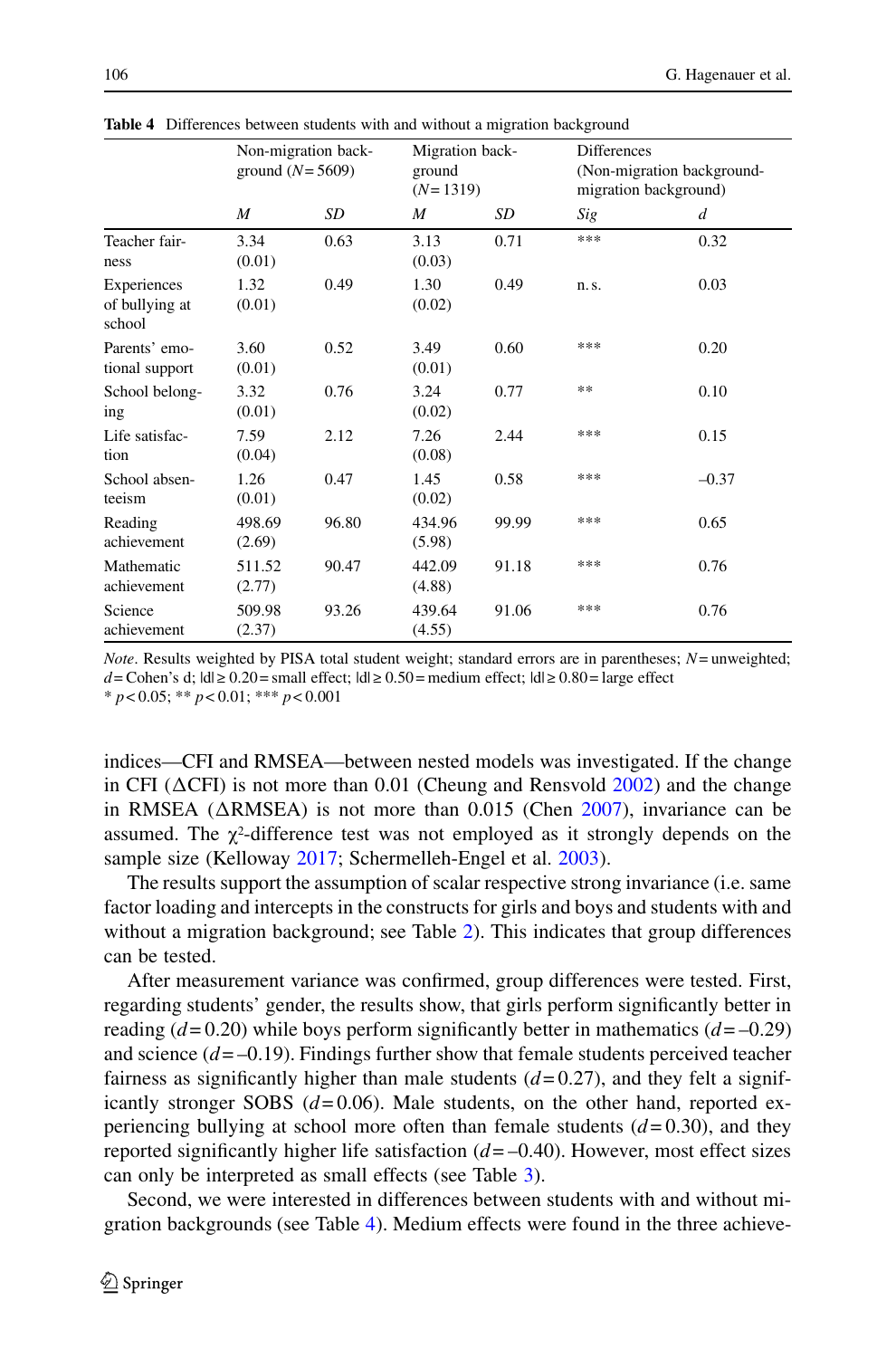

<span id="page-14-0"></span>**Fig. 1** Structural equation model testing for the relationships between the quality of social relationships, school belonging (as mediator), life satisfaction, school absenteeism and achievement (*N*= 6887). Maximum likelihood estimations with robust standard errors (MLR). TLI= 0.899, CFI = 0.911, RMSEA = 0.039, SRMR = 0.036. *Note.* Only significant effects (*p*< 0.01) are shown as standardised coefficients (β). Paths pertaining to the covariates are not depicted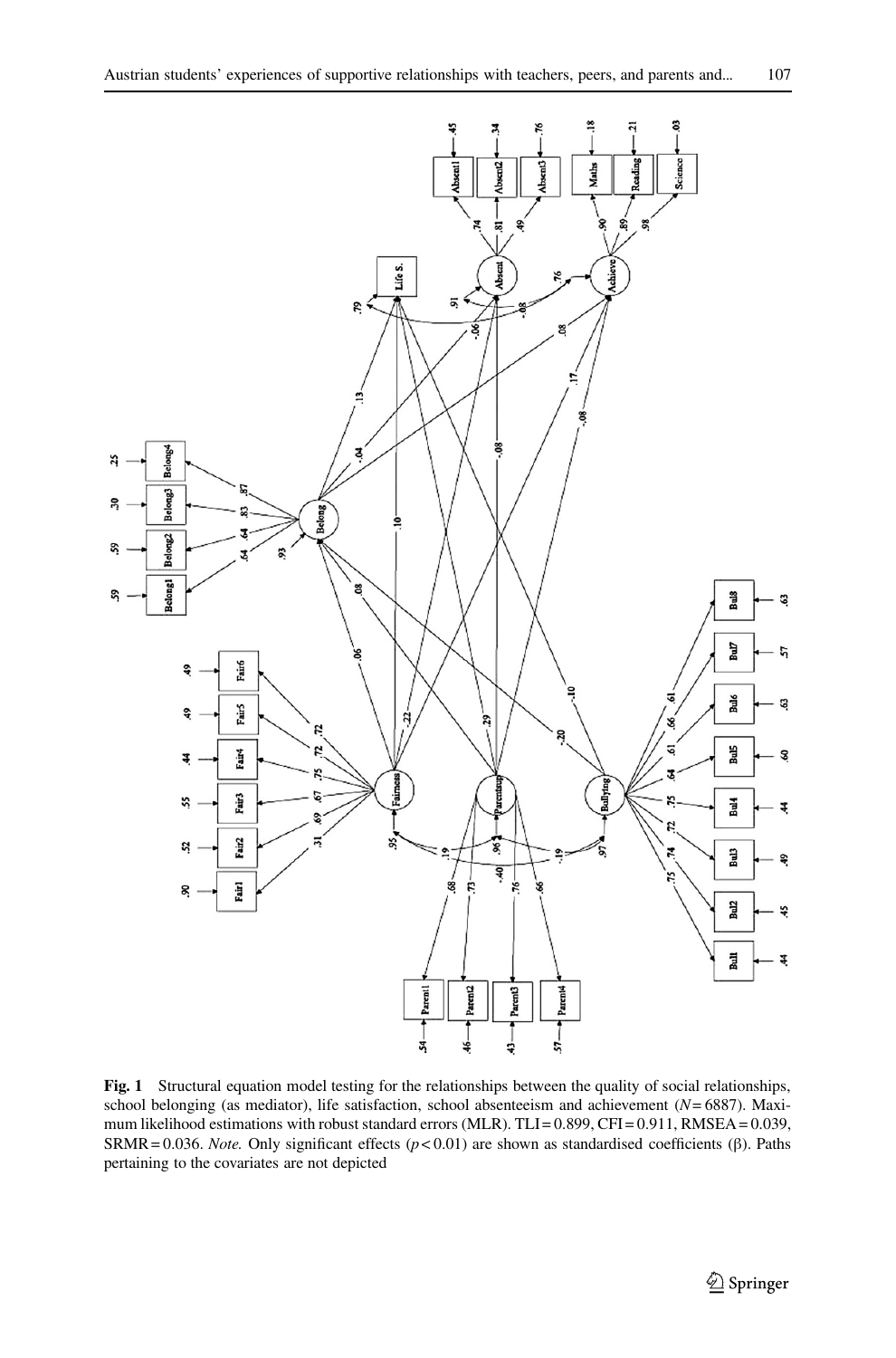<span id="page-15-0"></span>

|                                                                                                    | Standardised estimates |       | Unstandardised estimates |       |                          |
|----------------------------------------------------------------------------------------------------|------------------------|-------|--------------------------|-------|--------------------------|
|                                                                                                    | $\beta$                | SE    | B                        | SE    | $95\%$ boot-<br>strap CI |
| Teacher-student relationship                                                                       |                        |       |                          |       |                          |
| Teacher fairness $\rightarrow$ School belong-<br>$ing \rightarrow$ Achievement                     | $0.008**$              | 0.002 | $1.820**$                | 0.557 | [0.813,<br>3.022]        |
| Teacher fairness $\rightarrow$ School belong-<br>$ing \rightarrow$ School absenteeism              | $-0.003*$              | 0.001 | $-0.003*$                | 0.002 | $[-0.007,$<br>$-0.0011$  |
| Teacher fairness $\rightarrow$ School belong-<br>$ing \rightarrow Life$ satisfaction               | $0.008**$              | 0.003 | $0.051**$                | 0.016 | [0.022,<br>0.0871        |
| Student-student relationship                                                                       |                        |       |                          |       |                          |
| Bullying $\rightarrow$ School belong-<br>$ing \rightarrow$ Achievement                             | $-0.026***$            | 0.004 | $-3.196***$              | 0.460 | $[-4.181,$<br>$-2.387$   |
| Bullying $\rightarrow$ School belong-<br>$ing \rightarrow$ School absenteeism                      | $0.009*$               | 0.004 | $0.005*$                 | 0.002 | [0.001,<br>0.010]        |
| Bullying $\rightarrow$ School belong-<br>$ing \rightarrow Life$ satisfaction                       | $-0.026***$            | 0.004 | $-0.090***$              | 0.012 | $[-0.116,$<br>$-0.067$ ] |
| Parent-student relationship                                                                        |                        |       |                          |       |                          |
| Parents' emotional sup-<br>$port \rightarrow$ School belong-<br>$ing \rightarrow$ Achievement      | $0.010***$             | 0.002 | $2.087***$               | 0.517 | [1.203,<br>3.2171        |
| Parents' emotional sup-<br>$port \rightarrow$ School belonging $\rightarrow$ School<br>absenteeism | $-0.004*$              | 0.002 | $-0.004*$                | 0.002 | $[-0.007,$<br>$-0.0011$  |
| Parents' emotional sup-<br>$port \rightarrow$ School belonging $\rightarrow$ Life<br>satisfaction  | $0.011***$             | 0.002 | $0.059***$               | 0.013 | [0.036,<br>0.0881        |

**Table 5** Structural equation model testing for the indirect relationships between the quality of social relationships, school belonging (as mediator), life satisfaction, school absenteeism and achievement (*N*= 6887): *Bootstrapping results for the indirect effects in the model*

*Note.* \*  $p < 0.05$ ; \*\*  $p < 0.01$ ; \*\*\*  $p < 0.001$ ; based on 10,000 bootstrapped samples. Maximum likelihood estimations (ML);  $RMSEA = 0.05$ ,  $SRMR = 0.036$ 

ment dimensions, whereas only small to no effects were revealed in the others. Looking at the differences in achievement, students without a migration background performed significantly better in reading  $(d=0.65)$ , maths  $(d=0.76)$ , and science (*d*= 0.76) than students with a migration background. Moreover, students without a migration background reported a higher experience of teacher fairness  $(d=0.32)$ , experienced more parental emotional support  $(d=0.20)$ , reported greater life satisfaction (*d*= 0.15), and had a stronger SOBS (*d=* 0.10). Additionally, students with a migration background had a higher rate of school absenteeism (*d*= –0.37).

## **4.3 Interrelations between quality of perceived supportive relationships and cognitive and non-cognitive outcomes while considering SOBS as a mediator**

To test our hypothesis, structural equation modelling was applied, controlling for gender, ESCS, and migration background. The results (see Fig. [1\)](#page-14-0) found that SOBS was weakly associated with perceived teacher fairness ( $\beta$ = 0.06), bullying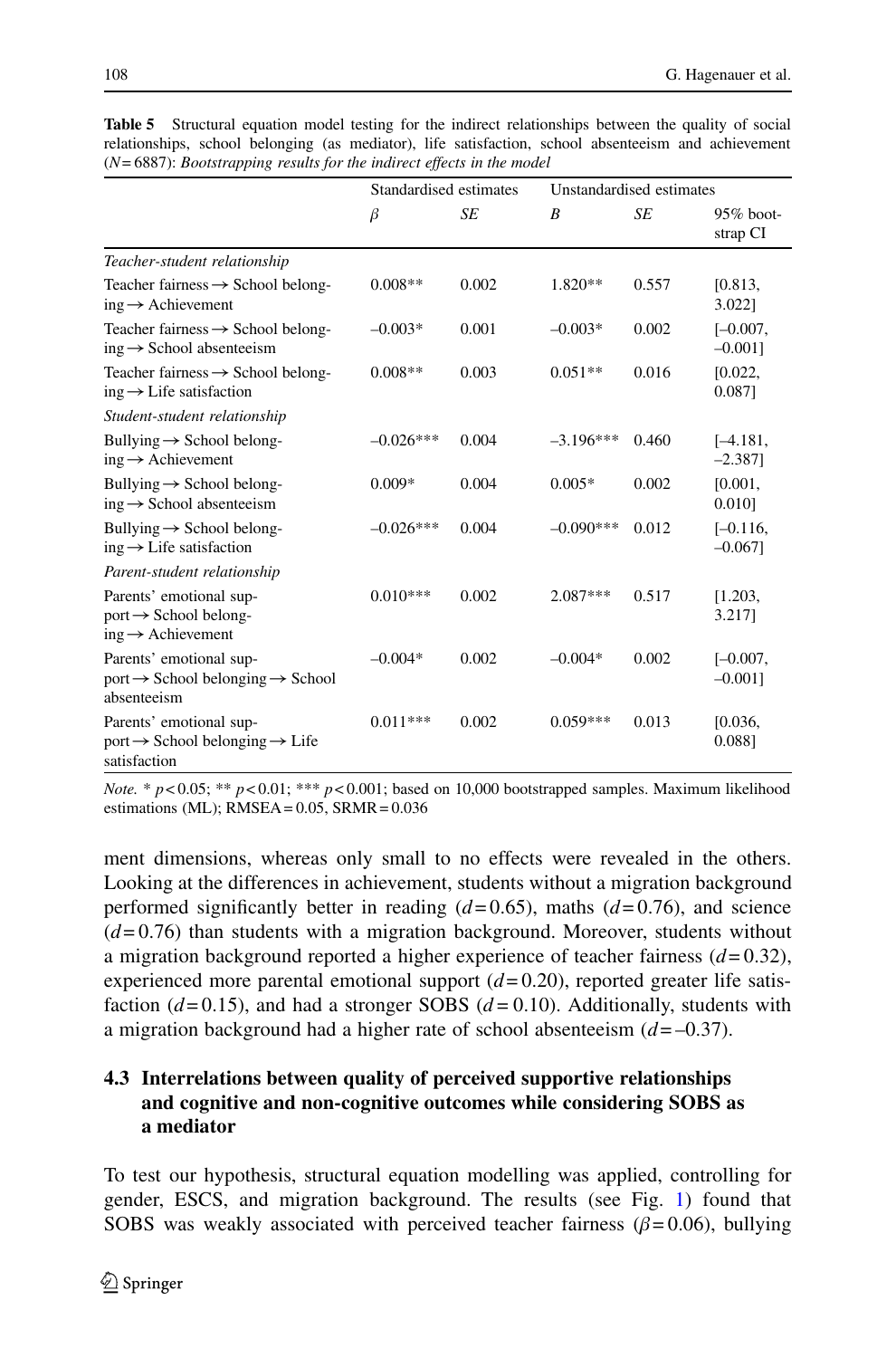|                                | <b>Overall Fit Indices</b> |     |                 | Comparative Fit<br>Indices |       |             |                          |                            |              |
|--------------------------------|----------------------------|-----|-----------------|----------------------------|-------|-------------|--------------------------|----------------------------|--------------|
| Model                          | $\chi^2$                   | Df  | <b>RMSEACFI</b> |                            | TLI   | <b>SRMR</b> | Model<br>compari-<br>son | $\Delta$ RM-<br><b>SEA</b> | $\Delta$ CFI |
| <b>Migration Background</b>    |                            |     |                 |                            |       |             |                          |                            |              |
| 1. Uncon-<br>strained<br>model | 5967.66                    | 858 | 0.042           | 0.904                      | 0.896 | 0.040       |                          |                            |              |
| $2.$ Con-<br>strained<br>model | 6025.03                    | 884 | 0.041           | 0.903                      | 0.899 | 0.042       | $2 \text{ vs. } 1$       | 0.001                      | 0.001        |
| Gender                         |                            |     |                 |                            |       |             |                          |                            |              |
| Unconstrained<br>model         | 5724.98 856                |     | 0.041           | 0.905                      | 0.897 | 0.042       |                          |                            |              |
| Constrained<br>model           | 5843.52 883                |     | 0.040           | 0.903                      | 0.898 | 0.040       | $2 \text{ vs. } 1$       | 0.001                      | 0.002        |

<span id="page-16-0"></span>Table 6 Summary of goodness of fit for multiple group SEM models—gender and migration background

( $\beta$ = –0.20), and parents' emotional support ( $\beta$ = 0.08). Weak but significant associations were also detected between SOBS and life satisfaction  $(\beta = 0.13)$ , absenteeism  $(\beta = -0.04)$ , and achievement  $(\beta = 0.08)$ . Direct effects in the expected direction were found between the perceived quality of supportive relationships and life satisfaction, absenteeism, and achievement, with the strongest associations found between parents' emotional support and life satisfaction  $(\beta = 0.29)$  and teacher fairness and school absenteeism  $(\beta = -0.22)$ . However, the association between parents' emotional support and achievement was negative. As shown in Table [4,](#page-13-0) the test for mediation revealed small indirect effects (for all proposed possible mediations), suggesting that students who experience high teacher fairness, positive parents' emotional support, and little bullying report higher SOBS, which further positively relates with life satisfaction and achievement and negatively with school absenteeism. The strongest indirect effect was detected between perceived bullying, SOBS, life satisfaction, and achievement, respectively, as reflected in Table [5.](#page-15-0)

#### **4.4 Multiple group comparisons: gender and migration background**

After testing the model for the whole sample, multi-group SEM modelling was employed to test whether there are differences in the relations between girls and boys and students with and without a migration background. Therefore, an *unconstrained model* (measurement model was constrained to be equal between groups; structural parameters varied between groups) was compared to a *constrained model* (measurement model and structural parameters were constrained to be equal across groups; Kleinke et al.  $2017$ ). Due to the large sample size, the  $\chi^2$ -difference test was not utilized to compare the two models (Kelloway [2017\)](#page-21-21). Alternatively, we relied on the differences in the fit indices RMSEA and SRMR. As Table [6](#page-16-0) depicts, the model fits were satisfactory and did not differ substantially between the unconstrained and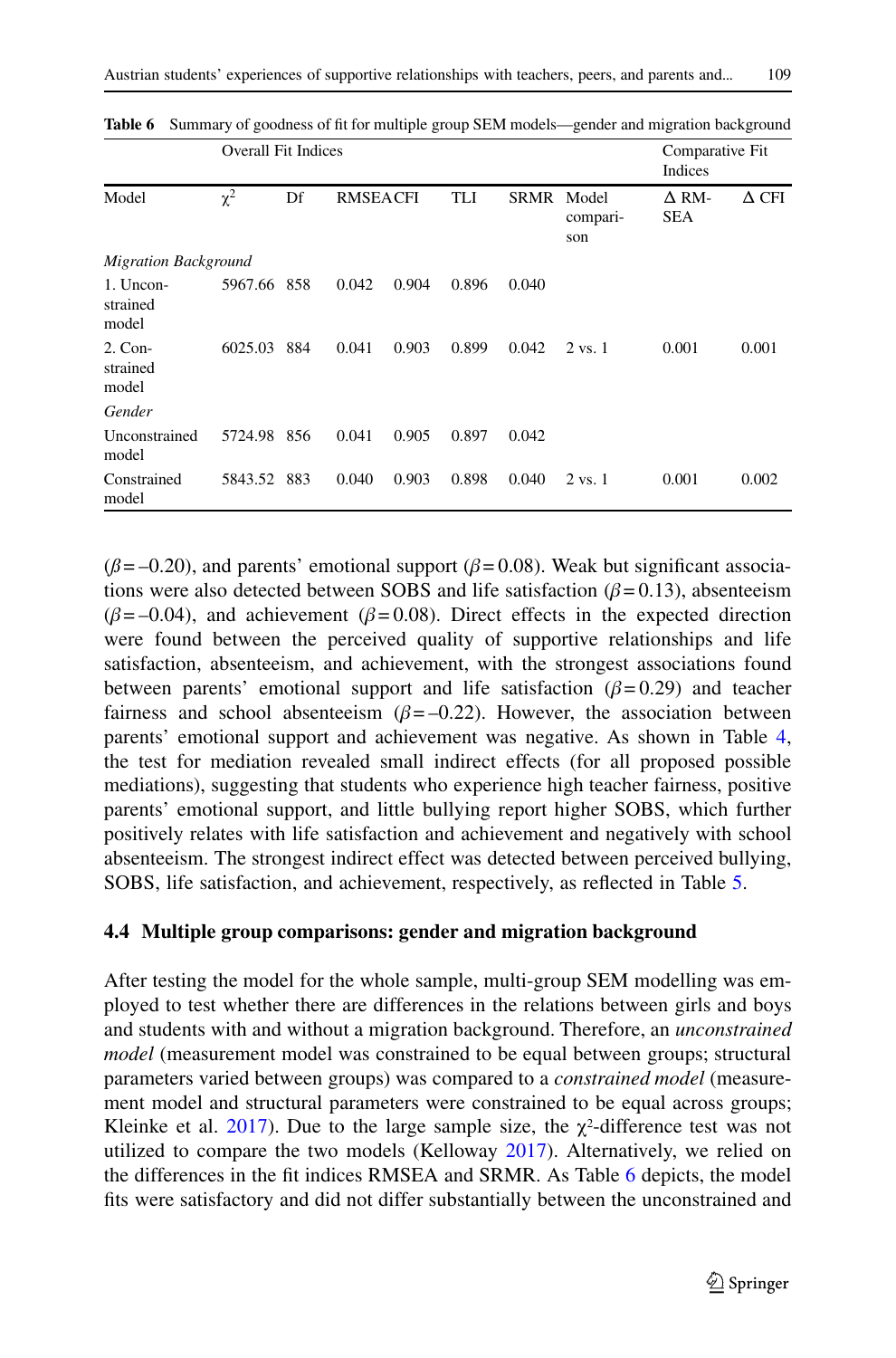the constrained model, suggesting similar structural relations for boys and girls and students with and without a migration background.

## **5 Discussion**

This study provides insight into the associations between students' perceptions of teacher fairness, parents' emotional support, and bullying; their SOBS (as a mediator); and their life satisfaction, school absenteeism, and achievements based on the Austrian PISA 2015 sample. Differences between female and male students and those with and without a migration background were also tested as well as possible differences in the structural relations across groups.

Controlling for the covariates of gender, ESCS, and migration background, the proposed mediation model was mainly supported, although the majority of the effects were small to medium only, and some effects did not reach practical relevance. In line with expectations, students who reported higher teacher fairness, higher parental emotional support, and fewer bullying tended to exhibit higher SOBS, achievement, and life satisfaction and a lower degree of school absenteeism. The only exception was the negative relation between parents' emotional support and students' achievement.

Thus, the present study confirmed that the quality of perceived supportive relationships with teachers, parents, and peers is of unique importance to students' experiences (SOBS, life satisfaction), behaviour (school absenteeism) and achievement. However, in contrast to Allen et al. [\(2016,](#page-20-4) [2018\)](#page-20-3), the quality of teacher support (as reflected in teacher fairness in our study) was associated only weakly with students' SOBS and was not the strongest explanatory factor compared with students' supportive relationships with their classmates and parents. This may be because different studies have used different indicators to measure the perceived quality of teacher-student relationships. The teacher-student relationship is multidimensional (Hagenauer and Volet  $2014$ ); thus, it is unsurprising that studies have resulted in heterogeneous findings, presumably partly due to their chosen measure. In the present study, we focused on the professional aspect of the teacher-student relationship (i.e., whether teachers treat students fairly and with respect). It would be interesting to test whether including interpersonal aspects of the relationship, such as closeness with teachers, led to comparable findings. We hypothesise that measures that are more closely linked to teacher-student-integration would correlate more strongly to SOBS compared with measures of teacher fairness.

The negative association between parents' emotional support and students' achievement may be explained by the fact that parents support their child more if the child is struggling at school and achieving at a lower level. Similar findings have already been reported with regard to parents' homework support: In crosssectional studies, parents' support related negatively to students' achievement, suggesting that parents with low-achieving students provide higher support overall (for Austria specifically, see Hagenauer and Oberwimmer [2019\)](#page-21-24). This can be regarded as a positive finding, as long as the support is perceived as autonomy-supportive and not controlling or intrusive (Pomerantz and Eaton [2001\)](#page-22-22). As the results were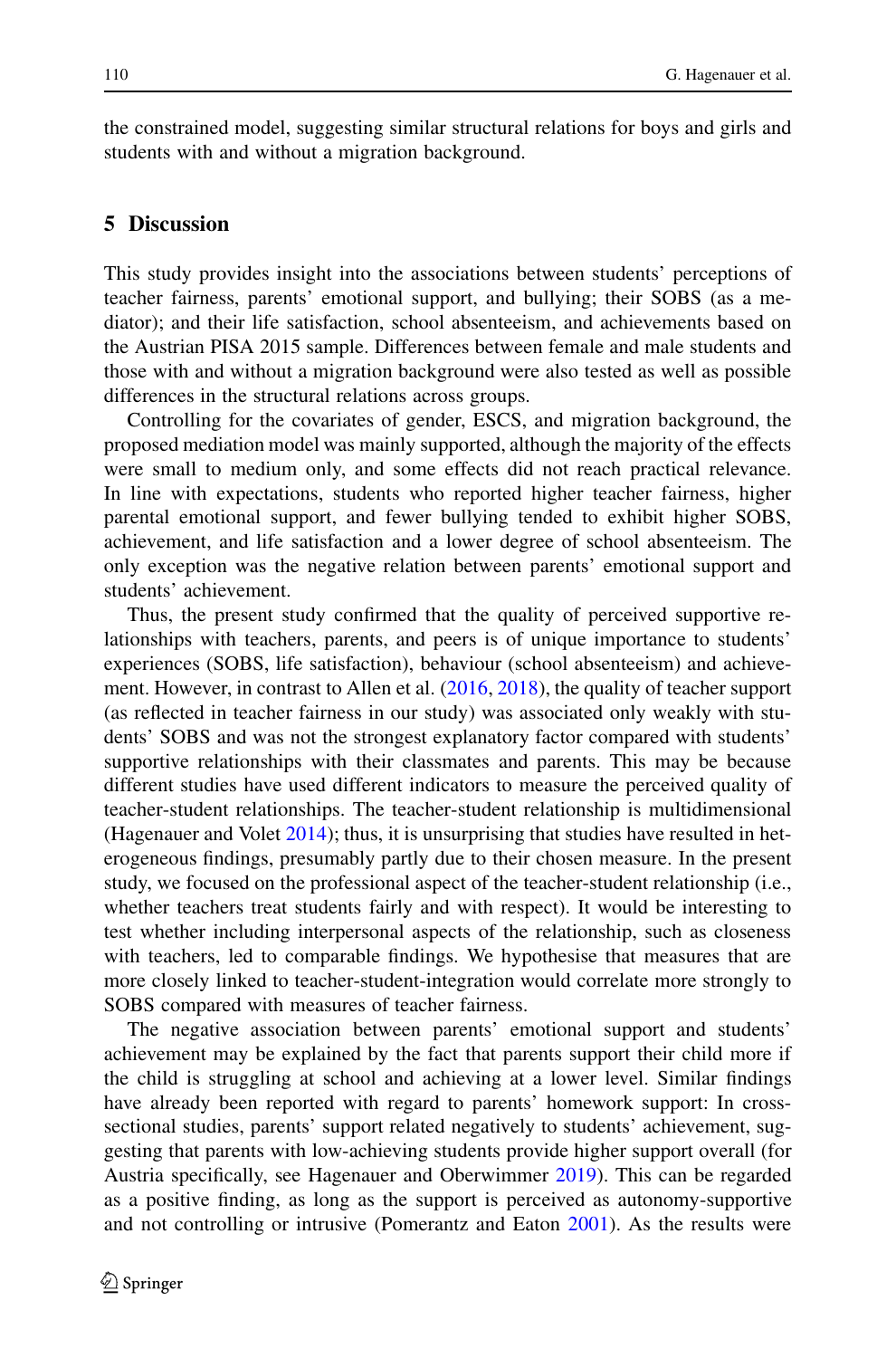correlational only, causal interpretations (e.g., parents' emotional support leads to lower achievement or vice versa) must not be drawn. However, one needs to keep in mind that the bivariate correlations between parents' emotional support and achievement were positive, albeit very low. Thus, a suppressor effect can also not be ruled out.

Concerning students' SOBS, the results confirm that SOBS is positively related to life satisfaction and achievement and negatively related to school absenteeism. The positive, though weak, association between SOBS and achievement, after controlling for various factors, aligns well with the results of Arends and Visser [\(2019\)](#page-20-5), who analysed 2015 TIMSS data from South Africa. The weak association with life satisfaction may be because the PISA question on life satisfaction did not refer to the school context (i.e., the measure was not context-specific). In the 2018 PISA well-being framework, satisfaction in school was also measured (OECD [2019a](#page-22-6)) and could be explored in future models.

Overall, the hypothesised indirect effect of positive supportive relationships on students' outcomes via SOBS was confirmed, illustrating the mechanism that connects factors within the perceived relational social environment to students' academic and non-academic outcomes. However, in light of the results of most previous studies that investigated the mediation of SOBS on various outcomes (e.g., Ahmadi and Ahmadi [2020;](#page-20-1) Datu and Valdez [2019\)](#page-21-14), larger indirect effects were expected (however, for small indirect effects, see also Wormington et al. [2016\)](#page-23-2). Future studies should further investigate the importance of SOBS as a variable that clarifies how supportive relationships are directly and indirectly related to various student outcomes.

Consistent with the results of previous studies (Arends and Visser [2019;](#page-20-5) Bond et al. [2007\)](#page-21-6), we found that female students had more positive social experiences than male students, with one exception: the life satisfaction of female students was markedly lower than that of male students. This is consistent with the results in most OECD countries based on PISA 2015 and 2018 (OECD [2017b](#page-22-23), [2019b](#page-22-24)), which is in stark contrast to satisfaction in school, where female students typically report higher values (Eder [1995,](#page-21-1) [2007\)](#page-21-2). Future research, therefore, should investigate the factors that significantly contribute to the higher life satisfaction of male students.

In terms of migration background, students with a migration background had slightly lower results regarding the variables in the study (for similar findings, see also Ham et al. [2017;](#page-21-10) Schachner et al. [2018\)](#page-22-9), but the effect sizes were not large. Students from migration backgrounds perceived lower teacher fairness and exhibited higher school absenteeism than students from non-migration backgrounds. These two factors might be related: a perception of unfair teacher behaviour leads to avoidant behaviour by the student, which is likely to result in maladaptive behaviours such as skipping class or school.

Finally, as we found similar structural relations across groups, the assumption of the universal nature of the need for belongingness was supported (Baumeister and Leary [1995\)](#page-20-0), suggesting that supportive relationships with others and a sense of belonging may be of similar importance for male and female students as well as students with and without a migration background.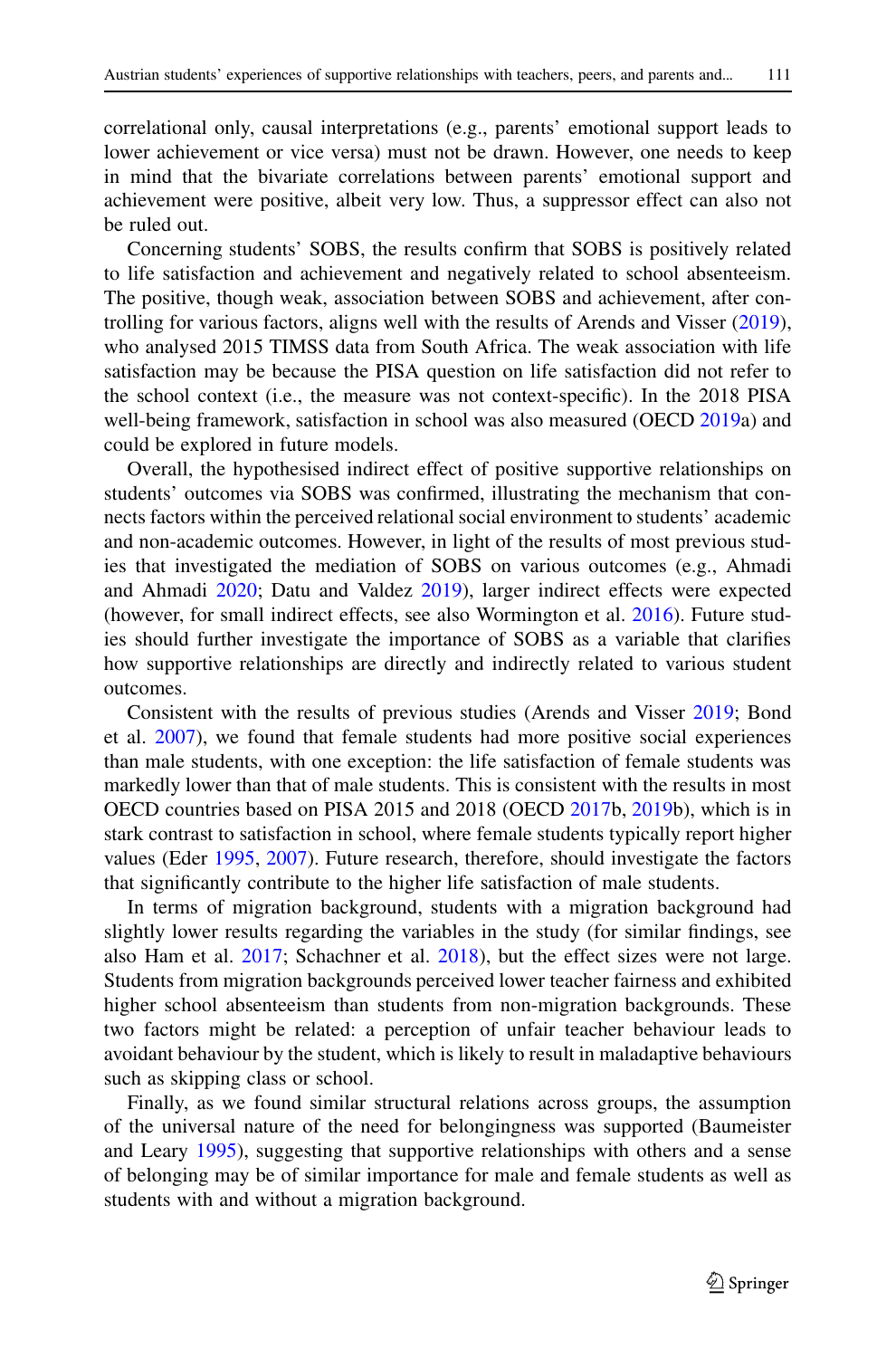## **5.1 Limitations and directions for future research**

The present study had certain strengths and limitations, leading to several implications for future research. The main strengths were the representative dataset on which the results are based and the complex mediation model that was tested in the analysis. Different supportive relationships and their effects on academic and non-academic student characteristics were simultaneously considered, and indirect effects were accounted for. A major limitation was the cross-sectional nature of the dataset, which did not allow the drawing of any conclusions regarding the causality of the variables. Furthermore, although the model was rather complex, significant additional variables could not be included. For example, motivation and engagement likely function as mediators between students' SOBS and achievement (Zumbrunn et al. [2014\)](#page-23-1). These associations were not modelled in the present analysis and should be examined in future research.

Moreover, the construct of SOBS needs further clarification. It is still open to debate whether positive relationships in general and support specifically can be regarded as a constitutive element of SOBS itself or whether they must be regarded as antecedents. In our analysis, we adopted the second understanding. Future research should theoretically and conceptually clarify the concept of 'school belonging' and ensure that this conceptualisation is adopted in the corresponding empirical measurement.

Overall, to gain a more nuanced understanding of the variables addressed in this study in the Austrian school context, future studies should apply more complex research designs. Longitudinal quantitative designs that allow for testing reciprocal effects and changes over time (e.g., Gillen-O'Neel and Fuligni [2013;](#page-21-8) Jose et al. [2012\)](#page-21-12) could be combined with qualitative elements (e.g., interviews or focus groups with students; Zumbrunn et al. [2014\)](#page-23-1) to get a more complete picture of students' perceived social experiences at school. In addition, the complex associations between the introduced variables definitely need further investigation apart from testing for group differences, similarity of relations between groups and mediation effects. Future studies might employ multi-level modelling by bringing in level 2 predictors in order to test for the explanative power of school-level predictors. In addition, moderation analyses may help to detect interaction effects. Finally, latent profile analysis would allow for a person-centred perspective by exploring whether different profiles of students with regard to the quality of supportive relationships could be identified. These profiles may differ pertaining to their association with SOBS and various students' outcomes.

## **6 Conclusion and implications**

The results of the present study provide additional evidence of the important interrelations between supportive relationships with teacher, parents and peers, students' SOBS and their academic (achievement, school absenteeism) and non-academic (life satisfaction) outcomes, confirming the function of SOBS as a mediator. Although one must keep in mind that the effects were not very large, the results still reveal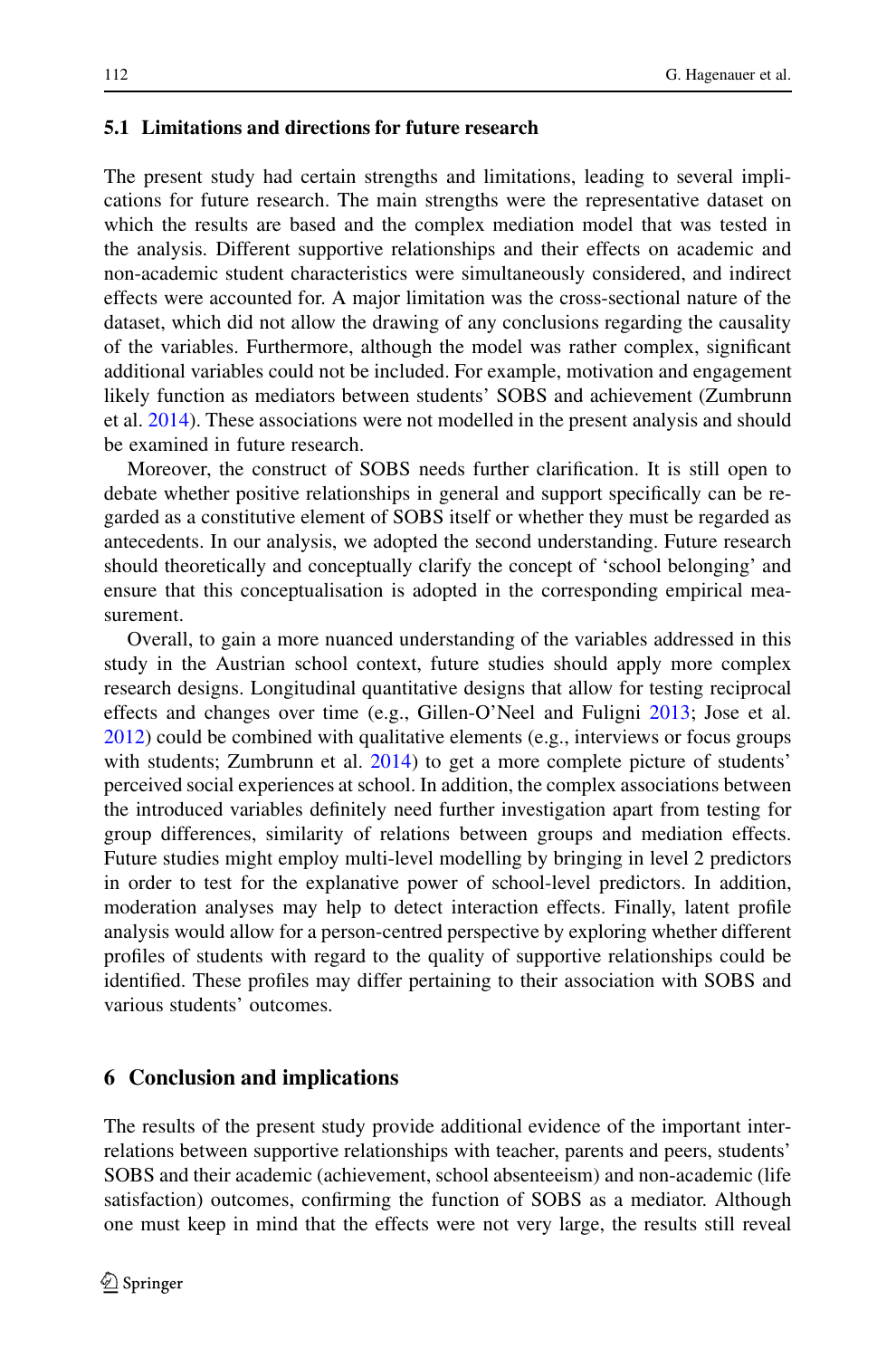the need to foster supportive relationships with teachers, classmates, and parents, as they go hand-in-hand with higher SOBS, life satisfaction, and achievement, whereas school absenteeism is lower the greater the quality of supportive relationships is. Thus, supportive relationships are not only important for students' optimal functioning in school, but they are also important correlates of students' well-being as indicated by their general life satisfaction (see also Suldo et al. [2008\)](#page-22-14). In order to establish a supportive relational environment, all actors need to possess adequate socio-emotional skills, as relationships are reciprocal and dynamic (Jennings and Greenberg [2009;](#page-21-25) St-Amand et al. [2017\)](#page-22-25). Explicit interventions that foster those skills should be more widely implemented in schools worldwide and in Austria specifically (see, for example, the program 'Lions Quest', which trains teachers' social and emotional learning that gains in popularity in Austria; Talvio et al. [2019\)](#page-22-26).

Finally, the results mainly revealed small differences between groups of students. However, regarding the scale mean values, overall, male students and students from migration backgrounds tended to report lower values in the assessed factors, particularly concerning perceived teacher fairness. Thus, teachers should make an effort to ensure fair and respectful teacher-student interactions, in particular when interacting with male students and students with migration backgrounds.

**Funding** Open access funding provided by Paris Lodron University of Salzburg.

**Open Access** This article is licensed under a Creative Commons Attribution 4.0 International License, which permits use, sharing, adaptation, distribution and reproduction in any medium or format, as long as you give appropriate credit to the original author(s) and the source, provide a link to the Creative Commons licence, and indicate if changes were made. The images or other third party material in this article are included in the article's Creative Commons licence, unless indicated otherwise in a credit line to the material. If material is not included in the article's Creative Commons licence and your intended use is not permitted by statutory regulation or exceeds the permitted use, you will need to obtain permission directly from the copyright holder. To view a copy of this licence, visit [http://creativecommons.org/licenses/by/4.](http://creativecommons.org/licenses/by/4.0/)  $\Omega$ 

## **References**

- <span id="page-20-1"></span>Ahmadi, F., & Ahmadi, S. (2020). School-related predictors of students' life-satisfaction: the mediating role of school belongingness. *Contemporary School Psychology*, *24*, 196–205.
- <span id="page-20-7"></span>Aldridge, J.M., McChesney, K., & Afari, E. (2020). Associations between school climate and student life satisfaction: resilience and bullying as mediating factors. *Learning Environments Research*, *23*, 129–150.
- <span id="page-20-3"></span><span id="page-20-2"></span>Allen, K. A., & Bowles, T. (2012). Belonging as a guiding principle in the education of adolescents. *Australian Journal of Educational & Developmental Psychology*, *12*, 108–119.
- Allen, K., Kern, M. L., Vella-Brodrick, D., Hattie, J., & Waters, L. (2018). What schools need to know about fostering school belonging: a meta-analysis. *Educational Psychology Review*, *30*(1), 1–34.
- <span id="page-20-4"></span>Allen, K.-A. A., Vella-Brodrick, D., & Waters, L. (2016). Fostering school belonging in secondary schools using a socio-ecological framework. *The Educational and Developmental Psychologist*, *33*(1), 97–121.
- <span id="page-20-5"></span>Arends, F., & Visser, M. (2019). The contribution of South African teachers to students' sense of belonging and mathematics achievement. *South African Journal of Childhood Education*, *9*(1), a697. [https://doi.](https://doi.org/10.4102/sajce.v9i1.697) [org/10.4102/sajce.v9i1.697.](https://doi.org/10.4102/sajce.v9i1.697)
- <span id="page-20-6"></span>Arslan, G. (2018). Exploring the association between school belonging and emotional health among adolescents. *International Journal of Educational Psychology*, *7*(1), 21–41.
- <span id="page-20-0"></span>Baumeister, R.F., & Leary, M.R. (1995). The need to belong: desire for interpersonal attachments as a fundamental human motivation. *Psychological Bulletin*, *117*(3), 497–529.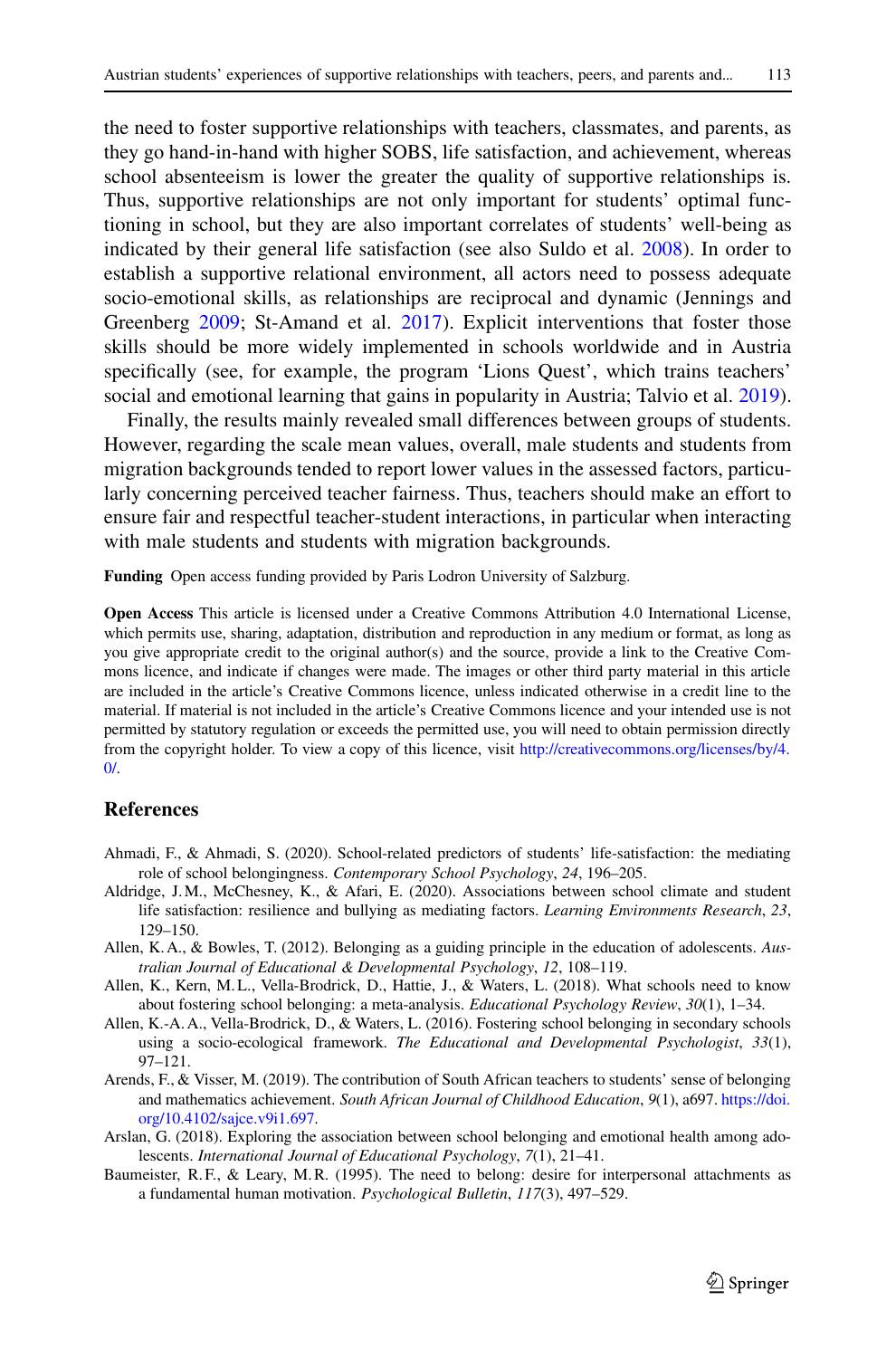- <span id="page-21-11"></span><span id="page-21-6"></span>Bergin, C., & Bergin, D. (2009). Attachment in the classroom. *Educational Psychological Review*, *21*, 141–170.
- Bond, L., Butler, H., Thomas, L., Carlin, J., Glover, S., Bowes, G., & Patton, G. (2007). Social and school connectedness in early secondary school as predictors of late teenage substance use, mental health, and academic outcomes. *Journal of Adolescent Health*, *40*, 357.e9–357.e18.
- <span id="page-21-5"></span>Bronfenbrenner, U. (1977). Toward an experimental ecology of human development. *American Psychologist*, *32*(7), 513–530.
- <span id="page-21-20"></span><span id="page-21-19"></span>Chen, F. F. (2007). Sensitivity of goodness of fit indexes to lack of measurement invariance. *Structural Equation Modeling*, *14*, 464–504.
- <span id="page-21-7"></span>Cheung, G.W., & Rensvold, R.B. (2002). Evaluating goodness-of-fit indexes for testing measurement invariance. *Structural Equation Modelling*, *9*(2), 233–255.
- Chiu, M.M., Pong, S.-L., Mori, I., & Chow, B.W.-Y. (2012). Immigrant students' emotional and cognitive engagement at school: a multilevel analysis of students in 41 countries. *Journal of Youth and Adolescence*, *41*, 1409–1425.
- <span id="page-21-18"></span><span id="page-21-14"></span>Cohen, J. (1988). *Statistical power analysis for the behavioral sciences* (2nd edn.). Hillsdale: Erlbaum.
- <span id="page-21-16"></span>Datu, J. A. D., & Valdez, J. P. M. (2019). Psychological capital is associated with higher levels of life satisfaction and school belongingness. *School Psychology International*, *40*(4), 331–346.
- Demanet, J., & van Houtte, M. (2012). School belonging and school misconduct: the differing role of teacher and peer attachment. *Journal of Youth and Adolescence*, *41*, 499–514.
- <span id="page-21-13"></span>Diener, E. (2000). Subjective well-being: The science of happiness and a proposal for a national index. *American Psychologist*, *55*, 34–43.
- <span id="page-21-1"></span>Eder, F. (1995). *Das Befinden von Kindern und Jugendlichen in der Schule*. Wien, Innsbruck: Studienverlag.
- <span id="page-21-8"></span><span id="page-21-2"></span>Eder, F. (2007). *Das Befinden von Kindern und Jugendlichen in der österreichischen Schule. Befragung 2005*. Wien, Innsbruck: Studienverlag.
- Gillen-O'Neel, C., & Fuligni, A. (2013). A longitudinal study of school belonging and academic motivation across high school. *Child Development*, *84*(2), 678–692.
- <span id="page-21-24"></span><span id="page-21-0"></span>Goodenow, C., & Grady, K. E. (1993). The relationship of school belonging and friends' values to academic motivation among urban adolescent students. *Journal of Experimental Education*, *62*(1), 60–71.
- Hagenauer, G., & Oberwimmer, K. (2019). Zum Zusammenhang zwischen Hausaufgabenpraxis und Leseleistung: Ergebnisse aus PIRLS 2006, 2011 und 2016. In C. Wallner-Paschon & U. Itzlinger-Bruneforth (Eds.), *Lesekompetenz der 10-Jährigen im Trend – Vertiefende Analysen zu PIRLS* (pp. 221–237). Graz: Leykam.
- <span id="page-21-23"></span>Hagenauer, G., & Volet, S.E. (2014). Student-teacher relationship at university: an important yet underresearched field. *Oxford Review of Education*, *40*(3), 370–388.
- <span id="page-21-15"></span>Hagenauer, G., Gläser-Zikuda, M., & Moschner, B. (2018). University students' emotions, life-satisfaction and study commitment: a self-determination theoretical approach. *Journal of Further and Higher Education*, *42*(6), 808–826.
- <span id="page-21-10"></span>Ham, S.-H., Yang, K.E., & Cha, Y.-K. (2017). Immigrant integration policy for future generations? A cross-national multilevel analysis of immigrant-background adolescents' sense of belonging at school. *International Journal of Intercultural Relations*, *60*, 40–50.
- <span id="page-21-17"></span>Hu, L., & Bentler, P.M. (1999). Cut-off criteria for fit indexes in covariance structure analysis: Conventional criteria versus new alternatives. *Structural Equation Modeling*, *6*, 1–55.
- <span id="page-21-9"></span>Huyge, E., Van Maele, D., & Van Houtte, M. (2015). Does students' machismo fit in school? Clarifying the implications of traditional gender role ideology for school belonging. *Gender and Education*, *27*(1), 1–18.
- <span id="page-21-25"></span>Jennings, P. A., & Greenberg, M. T. (2009). The prosocial classroom: teacher social and emotional competence in relation to student and classroom outcomes. *Review of Educational Research*, *79*, 491–525.
- <span id="page-21-12"></span>Jose, P. E., Ryan, N., & Pryor, J. (2012). Does social connectedness promote a greater sense of well-being in adolescence over time? *Journal of Research on Adolescence*, *22*(2), 235–251.
- <span id="page-21-21"></span>Kelloway, E. K. (2017). *Using Mplus for structural equation modelling: a researchers' guide*. Thousand Oaks: SAGE.
- <span id="page-21-3"></span>Klaeijsen, A., Vermeulen, M., & Martens, R. (2018). Teachers' innovative behaviour: the importance of basic psychological need satisfaction, intrinsic motivation, and occupational self-efficacy. *Scandinavian Journal of Educational Research*, *62*(5), 769–782.
- <span id="page-21-22"></span><span id="page-21-4"></span>Kleinke, K., Schlüter, E., & Christ, O. (2017). *Strukturgleichungsmodelle in Mplus*. Oldenburg: de Gruyter.
- Korpershoek, H., Canrinus, E. T., Fokkens-Bruinsma, M., & de Boer, H. (2020). The relationships between school belonging, and students' motivational, socio-emotional, behavioural, and academic outcomes in secondary education: a meta-analytic review. *Research Papers in Education*, *35*(6), 641–680.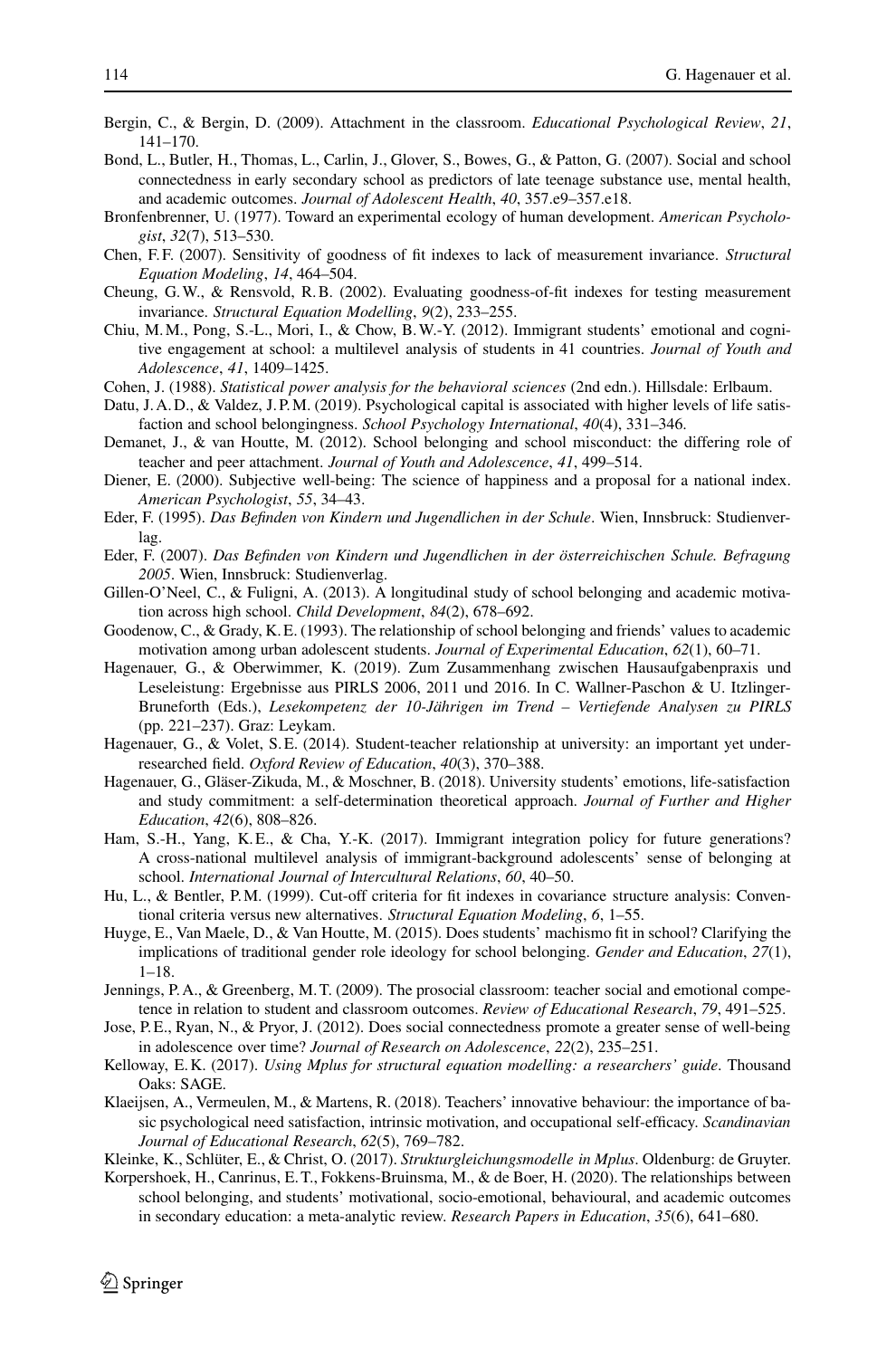- <span id="page-22-8"></span><span id="page-22-4"></span>Longaretti, L. (2020). Perceptions and experiences of belonging during the transition from primary to secondary education. *Australian Journal of Teacher Education*, *45*(1), 30–46.
- Martin, A. J., & Dowson, M. (2009). Interpersonal relationships, motivation, engagement, and achievement: Yields for theory, current issues, and educational practice. *Review of Educational Research*, *79*(1), 327–365.
- <span id="page-22-10"></span>McNeely, C., & Falci, C. (2004). School connectedness and the transition into and out of health-risk behaviour among adolescents: a comparison of social belonging and teacher support. *Journal of School Health*, *74*(7), 284–292.
- <span id="page-22-20"></span><span id="page-22-19"></span>Millsap, R. E. (2012). *Statistical approaches to measurement invariance*. New York: Routledge.
- <span id="page-22-13"></span>Muthén, L. K., & Muthén, B. O. (1998–2017). *Mplus user's guide* (8th edn.). Los Angeles: Muthén & Muthén.
- Newman, B.M., Lohman, B. J., & Newman, P.R. (2007). Peer group membership and a sense of belonging: their relationship to adolescent behaviour problems. *Adolescence*, *42*, 241–263.
- <span id="page-22-18"></span><span id="page-22-16"></span>OECD (2016). *PISA 2015 results (volume I). Excellence and equity in education*. Paris: OECD Publishing. [https://doi.org/10.1787/9789264266490-en.](https://doi.org/10.1787/9789264266490-en)
- OECD (2017a). *PISA 2015. Technical report*. Paris: OECD Publishing. [http://www.oecd.org/pisa/](http://www.oecd.org/pisa/sitedocument/PISA-2015-technical-report-final.pdf) [sitedocument/PISA-2015-technical-report-final.pdf](http://www.oecd.org/pisa/sitedocument/PISA-2015-technical-report-final.pdf)
- <span id="page-22-23"></span>OECD (2017b). *PISA 2015 results (volume III): students' well-being*. Paris: OECD Publishing. [https://doi.](https://doi.org/10.1787/9789264273856-en) [org/10.1787/9789264273856-en.](https://doi.org/10.1787/9789264273856-en)
- <span id="page-22-6"></span>OECD (2019a). *PISA 2018: assessment and analytical framework*. Paris: OECD Publishing. [https://doi.](https://doi.org/10.1787/38a34352-en) [org/10.1787/38a34352-en.](https://doi.org/10.1787/38a34352-en)
- <span id="page-22-24"></span>OECD (2019b). *PISA 2018 results (volume III): what school life means for students' lives*. Paris: OECD Publishing. [https://doi.org/10.1787/acd78851-en.](https://doi.org/10.1787/acd78851-en)
- <span id="page-22-22"></span><span id="page-22-3"></span>Osterman, K. F. (2000). Students' need for belonging in the school community. *Review of Educational Research*, *70*(3), 333–367.
- Pomerantz, E.M., & Eaton, M.M. (2001). Maternal intrusive support in the academic context: transactional socialization processes. *Developmental Psychology*, *37*(2), 174–186.
- <span id="page-22-1"></span><span id="page-22-0"></span>Ryan, R.M., & Deci, E. L. (2000). Self-determination theory and the facilitation of intrinsic motivation, social development, and well-being. *Am Psychol*, *55*(1), 68–78.
- <span id="page-22-5"></span>Ryan, R.M., & Deci, E. L. (2017). *Self-determination theory*. New York, London: Guilford.
- Sakiz, G. (2012). Perceived instructor affective support in relation to academic emotions and motivation in college. *Educational Psychology*, *32*(1), 63–79.
- <span id="page-22-17"></span>Sakiz, G., Pape, S. J., & Woolfolk-Hoy, A. (2012). Does perceived teacher affective support matter for middle school students in mathematics classroom? *Journal of School Psychology*, *50*(2), 235–255.
- <span id="page-22-11"></span><span id="page-22-9"></span>Sälzer, C. (2010). *Schule und Absentismus*. Wiesbaden: VS.
- Schachner, M. K., Schwarzenthal, M., van de Vijver, F. J. R., & Noack, P. (2018). How all students can belong and achieve: effects of the cultural diversity climate amongst students of immigrant and nonimmigrant background in Germany. *Journal of Educational Psychology*, *11*(4), 703–716.
- <span id="page-22-21"></span>Schermelleh-Engel, K., Moosbrugger, H., & Müller, H. (2003). Evaluating the fit of structural equation models: tests of significance and descriptive goodness-of-fit-measures. *Methods of Psychological Research Online*, *8*(2), 23–74.
- <span id="page-22-7"></span>Slaten, C. D., Ferguson, J. K., Allen, K.-A., Brodrick, D.-V., & Waters, L. (2016). School belonging: a review of the history, current trends, and future directions. *The Educational and Developmental Psychologist*, *33*(1), 1–15.
- <span id="page-22-25"></span><span id="page-22-12"></span>St-Amand, J., Girard, S., & Smith, J. (2017). Sense of belonging at school: Defining attributes, determinants, and sustaining strategies. *IAFOR Journal of Education*, *5*(2), 105–119.
- <span id="page-22-15"></span>Stamm, M. (2006). Schulabsentismus. Anmerkungen zu Theorie und Empirie einer vermeintlichen Randerscheinung schulischer Bildung. *Zeitschrift für Pädagogik*, *2*, 285–303.
- <span id="page-22-14"></span>Suchań, B., & Breit, S. (Eds.). (2016). *PISA 2015. Grundkompetenzen am Ende der Pflichtschulzeit im internationalen Vergleich*. Graz: Leykam.
- Suldo, S.M., Shaffer, E.J., & Riley, K.N. (2008). A social-cognitive-behavioral model of academic predictors of adolescents' life satisfaction. *School Psychology Quarterly*, *23*(1), 56–69.
- <span id="page-22-26"></span>Talvio, M., Hietajärvi, L., Matischek-Jauk, M., & Lonka, K. (2019). Do Lions Quest (LQ) workshops have a systematic impact on teachers' social and emotional learning (SEL)? Samples from nine different countries. *Electronic Journal of Research in Educational Psychology*, *17*(2), 465–494. [https://doi.org/](https://doi.org/10.25115/ejrep.v17i48.216) [10.25115/ejrep.v17i48.216.](https://doi.org/10.25115/ejrep.v17i48.216)
- <span id="page-22-2"></span>Tian, L., Tian, Q., & Huebner, E. S. (2016). School-related social support and adolescents' school-related subjective well-being: the mediating role of basic psychological needs satisfaction at school. *Social Indicators Research*, *128*(1), 105–129.